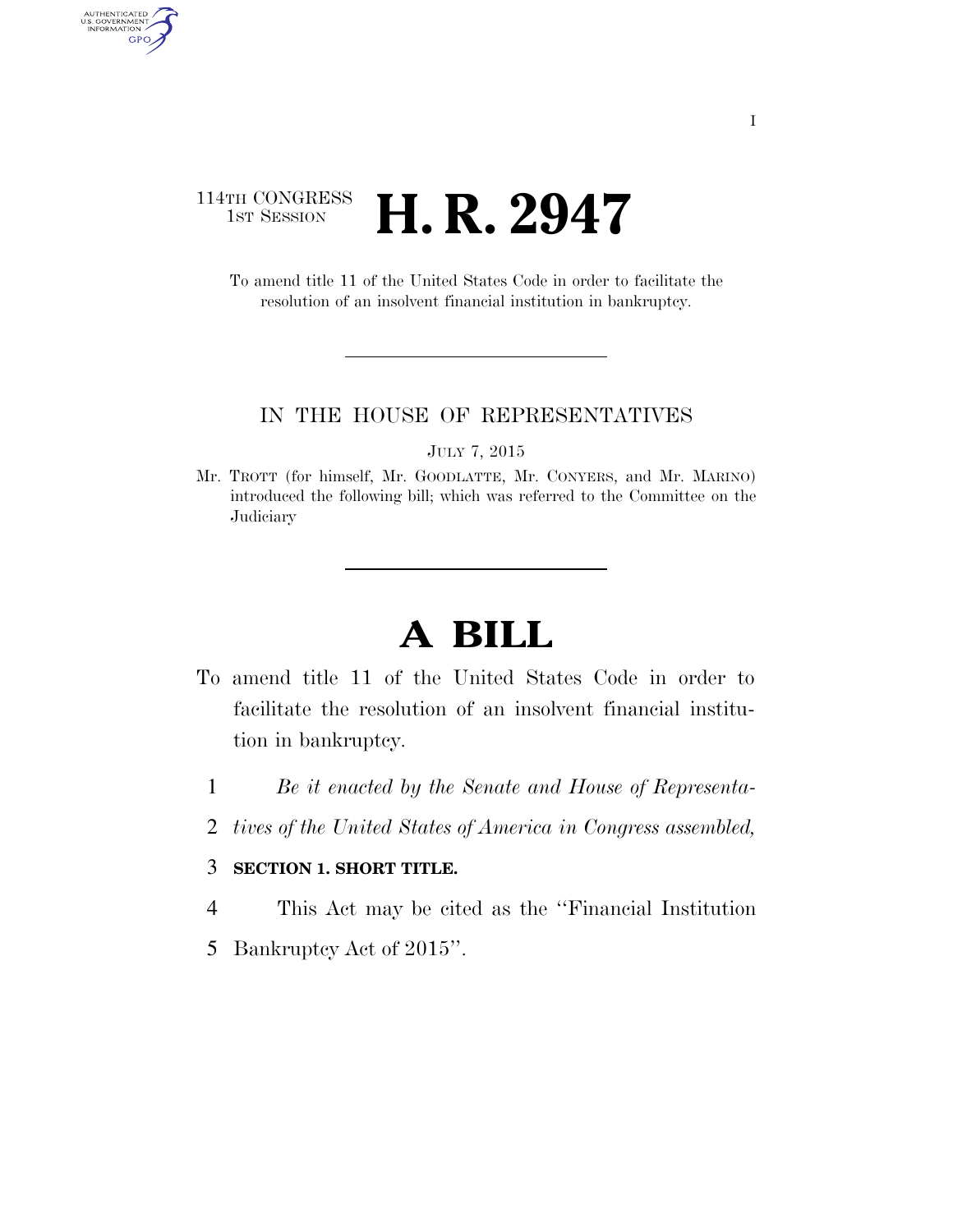| 1              | SEC. 2. GENERAL PROVISIONS RELATING TO COVERED FI-       |
|----------------|----------------------------------------------------------|
| $\overline{2}$ | NANCIAL CORPORATIONS.                                    |
| 3              | (a) DEFINITION.—Section 101 of title 11, United          |
| 4              | States Code, is amended by inserting the following after |
| 5              | $\text{param}(\theta)$ :                                 |
| 6              | "(9A) The term 'covered financial corporation'           |
| 7              | means any corporation incorporated or organized          |
| 8              | under any Federal or State law, other than a stock-      |
| 9              | broker, a commodity broker, or an entity of the kind     |
| 10             | specified in paragraph $(2)$ or $(3)$ of section 109(b), |
| 11             | that is—                                                 |
| 12             | $\lq\lq(A)$ a bank holding company, as defined           |
| 13             | in section $2(a)$ of the Bank Holding Company            |
| 14             | Act of 1956; or                                          |
| 15             | "(B) a corporation that exists for the pri-              |
| 16             | mary purpose of owning, controlling and financ-          |
| 17             | ing its subsidiaries, that has total consolidated        |
| 18             | assets of $$50,000,000,000$ or greater, and for          |
| 19             | which, in its most recently completed fiscal             |
| 20             | year-                                                    |
| 21             | "(i) annual gross revenues derived by                    |
| 22             | the corporation and all of its subsidiaries              |
| 23             | from activities that are financial in nature             |
| 24             | (as defined in section $4(k)$ of the Bank                |
| 25             | Holding Company Act of 1956) and, if ap-                 |
| 26             | plicable, from the ownership or control of               |
|                | •HR 2947 IH                                              |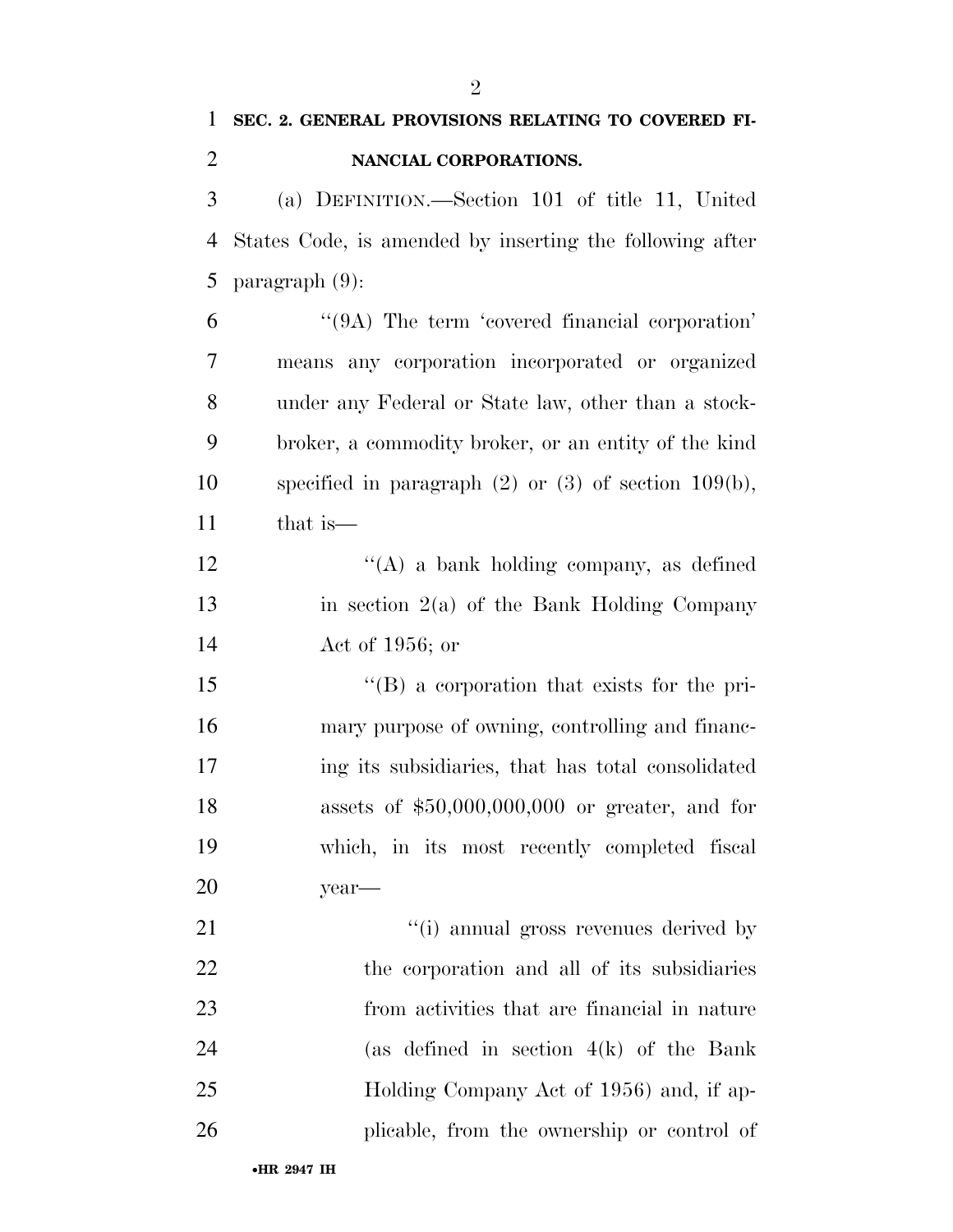| $\mathbf{1}$   | one or more insured depository institu-                   |
|----------------|-----------------------------------------------------------|
| $\overline{2}$ | tions, represents 85 percent or more of the               |
| $\mathfrak{Z}$ | consolidated annual gross revenues of the                 |
| $\overline{4}$ | corporation; or                                           |
| 5              | "(ii) the consolidated assets of the                      |
| 6              | corporation and all of its subsidiaries re-               |
| $\tau$         | lated to activities that are financial in na-             |
| 8              | ture (as defined in section $4(k)$ of the                 |
| 9              | Bank Holding Company Act of 1956) and,                    |
| 10             | if applicable, related to the ownership or                |
| 11             | control of one or more insured depository                 |
| 12             | institutions, represents 85 percent or more               |
| 13             | of the consolidated assets of the corpora-                |
| 14             | tion.".                                                   |
| 15             | (b) APPLICABILITY OF CHAPTERS.—Section 103 of             |
| 16             | title 11, United States Code, is amended by adding at the |
| 17             | end the following:                                        |
| 18             | $\lq(1)$ Subchapter V of chapter 11 of this title applies |
| 19             | only in a case under chapter 11 concerning a covered fi-  |
| <b>20</b>      | nancial corporation.".                                    |
| 21             | (c) WHO MAY BE A DEBTOR.—Section 109 of title             |
| 22             | 11, United States Code, is amended—                       |
| 23             | $(1)$ in subsection $(b)$ —                               |
| 24             | (A) in paragraph $(2)$ , by striking "or" at              |
| 25             | the end;                                                  |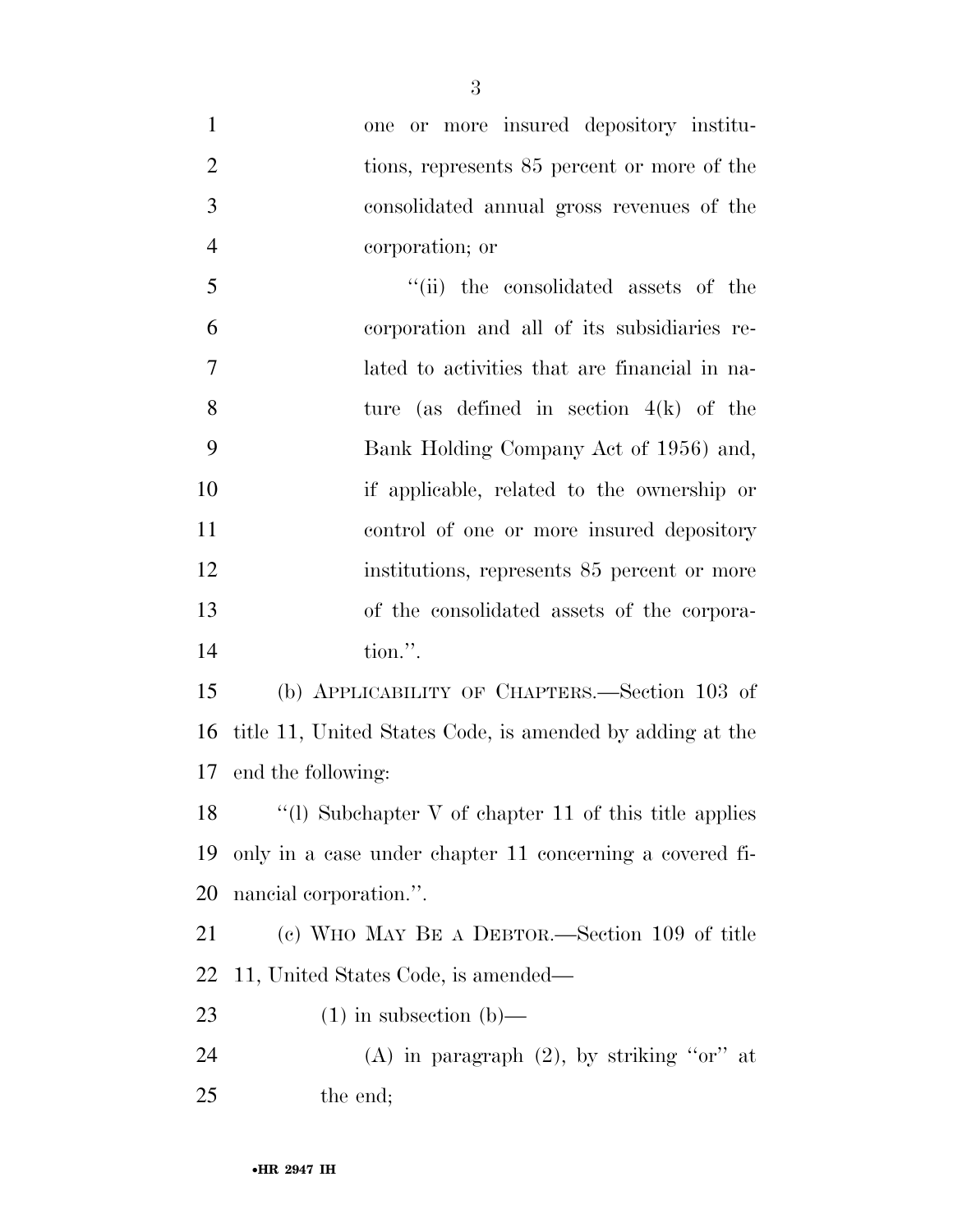| $\mathbf{1}$   | $(B)$ in paragraph $(3)(B)$ , by striking the             |
|----------------|-----------------------------------------------------------|
| $\overline{2}$ | period at the end and inserting "; or"; and               |
| 3              | (C) by adding at the end the following:                   |
| $\overline{4}$ | $\cdot$ (4) a covered financial corporation."; and        |
| 5              | $(2)$ in subsection $(d)$ —                               |
| 6              | (A) by striking "and" before "an unin-                    |
| 7              | sured State member bank";                                 |
| 8              | (B) by striking "or" before "a corpora-                   |
| 9              | tion"; and                                                |
| 10             | $(C)$ by inserting ", or a covered financial              |
| 11             | corporation" after "Federal Deposit Insurance             |
| 12             | Corporation Improvement Act of 1991".                     |
| 13             | (d) CONVERSION TO CHAPTER 7.—Section 1112 of              |
| 14             | title 11, United States Code, is amended by adding at the |
| 15             | end the following:                                        |
| 16             | "(g) Notwithstanding section $109(b)$ , the court may     |
| 17             | convert a case under subchapter V to a case under chapter |
|                | 18 7 if-                                                  |
| 19             | $(1)$ a transfer approved under section 1185              |
| <b>20</b>      | has been consummated;                                     |
| 21             | $(2)$ the court has ordered the appointment of            |
| 22             | a special trustee under section 1186; and                 |
| 23             | $\lq(3)$ the court finds, after notice and a hearing,     |
| 24             | that conversion is in the best interest of the credi-     |
| 25             | tors and the estate.".                                    |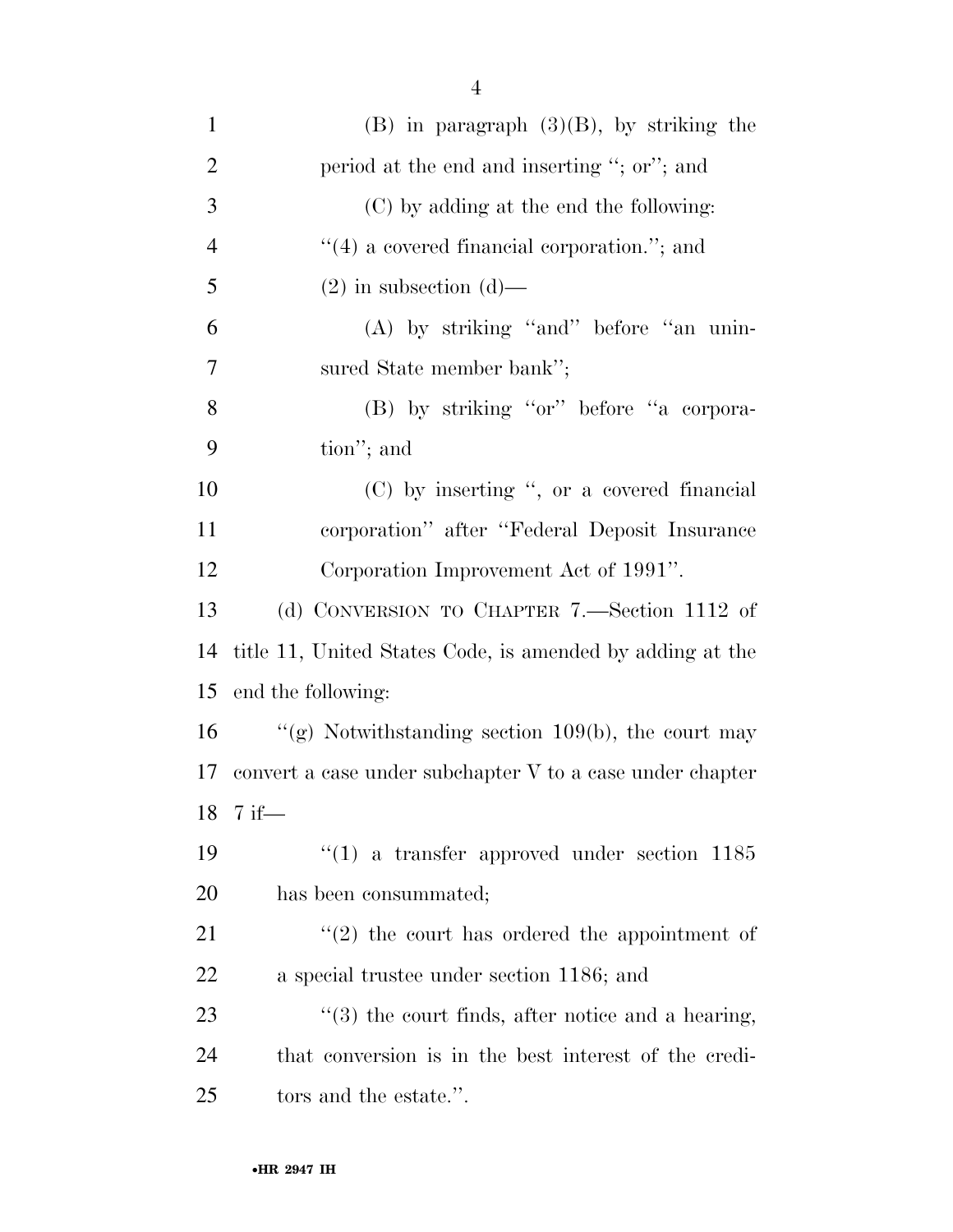1 (e)(1) Section  $726(a)(1)$  of title 11, United States Code, is amended by inserting after ''first,'' the following: ''in payment of any unpaid fees, costs, and expenses of a special trustee appointed under section 1186, and then''. (2) Section 1129(a) of title 11, United States Code, is amended by inserting after paragraph (16) the fol-

8 ''(17) In a case under subchapter V, all payable fees, costs, and expenses of the special trustee have been paid or the plan provides for the payment of all such fees, costs, and expenses on the effective date of the plan.

13 ''(18) In a case under subchapter V, confirma- tion of the plan is not likely to cause serious adverse effects on financial stability in the United States.''. 16 (f) Section  $322(b)(2)$  of title 11, United States Code, is amended by striking ''The'' and inserting ''In cases under subchapter V, the United States trustee shall rec-ommend to the court, and in all other cases, the''.

 **SEC. 3. LIQUIDATION, REORGANIZATION, OR RECAPITAL- IZATION OF A COVERED FINANCIAL COR-PORATION.** 

 Chapter 11 of title 11, United States Code, is amend-ed by adding at the end the following:

lowing: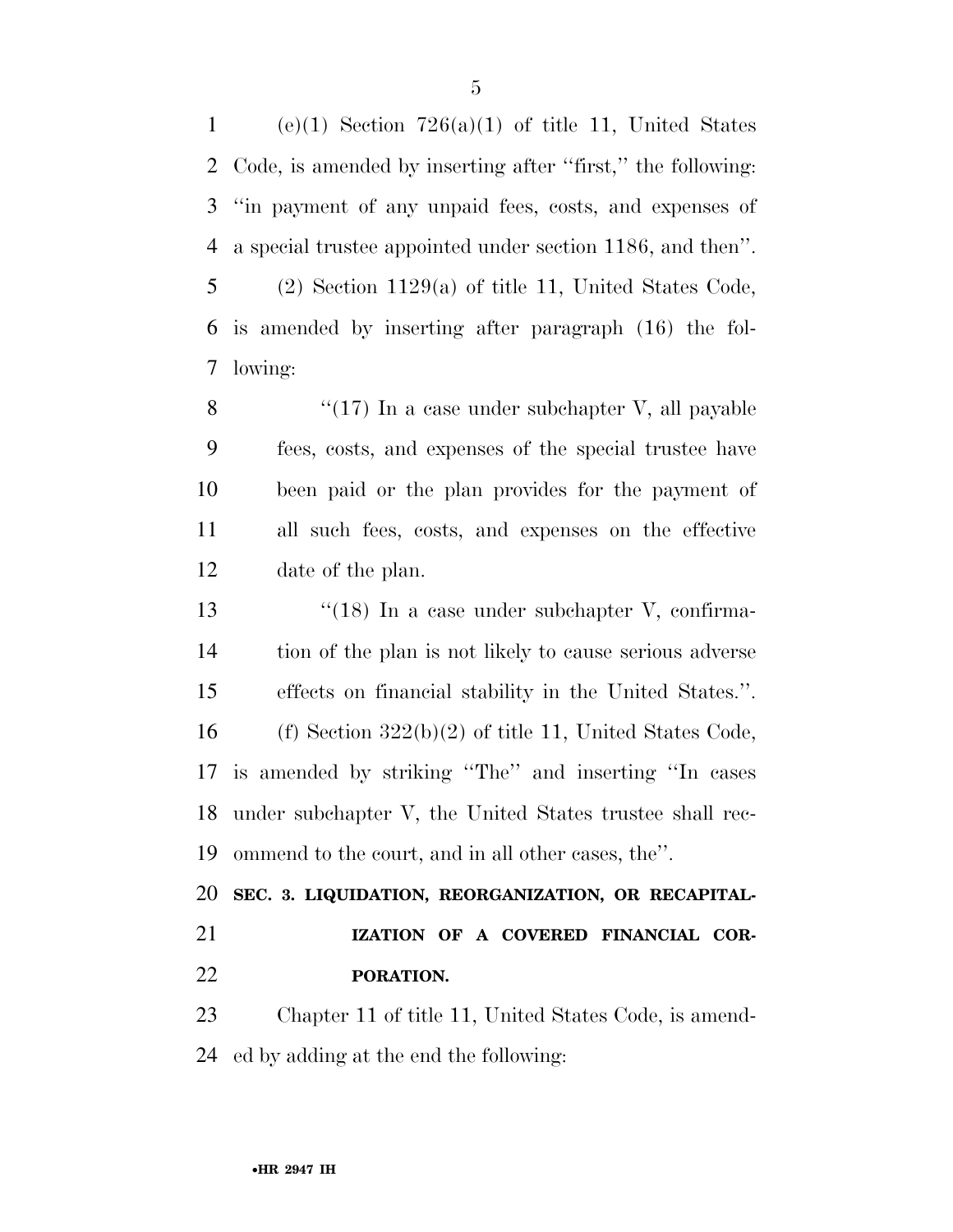## ''SUBCHAPTER V—LIQUIDATION, REORGANIZA- TION, OR RECAPITALIZATION OF A COV-ERED FINANCIAL CORPORATION

#### **''§ 1181. Inapplicability of other sections**

 ''Sections 303 and 321(c) do not apply in a case under this subchapter concerning a covered financial cor-poration.

#### **''§ 1182. Definitions for this subchapter**

 ''In this subchapter, the following definitions shall apply:

11 ''(1) The term 'Board' means the Board of Governors of the Federal Reserve System.

 $\frac{1}{2}$  The term 'bridge company' means a newly formed corporation to which property of the estate may be transferred under section 1185(a) and the equity securities of which may be transferred to a special trustee under section 1186(a).

18 ''(3) The term 'capital structure debt' means all unsecured debt of the debtor for borrowed money for which the debtor is the primary obligor, other than a qualified financial contract and other than debt se- cured by a lien on property of the estate that is to be transferred to a bridge company pursuant to an order of the court under section 1185(a).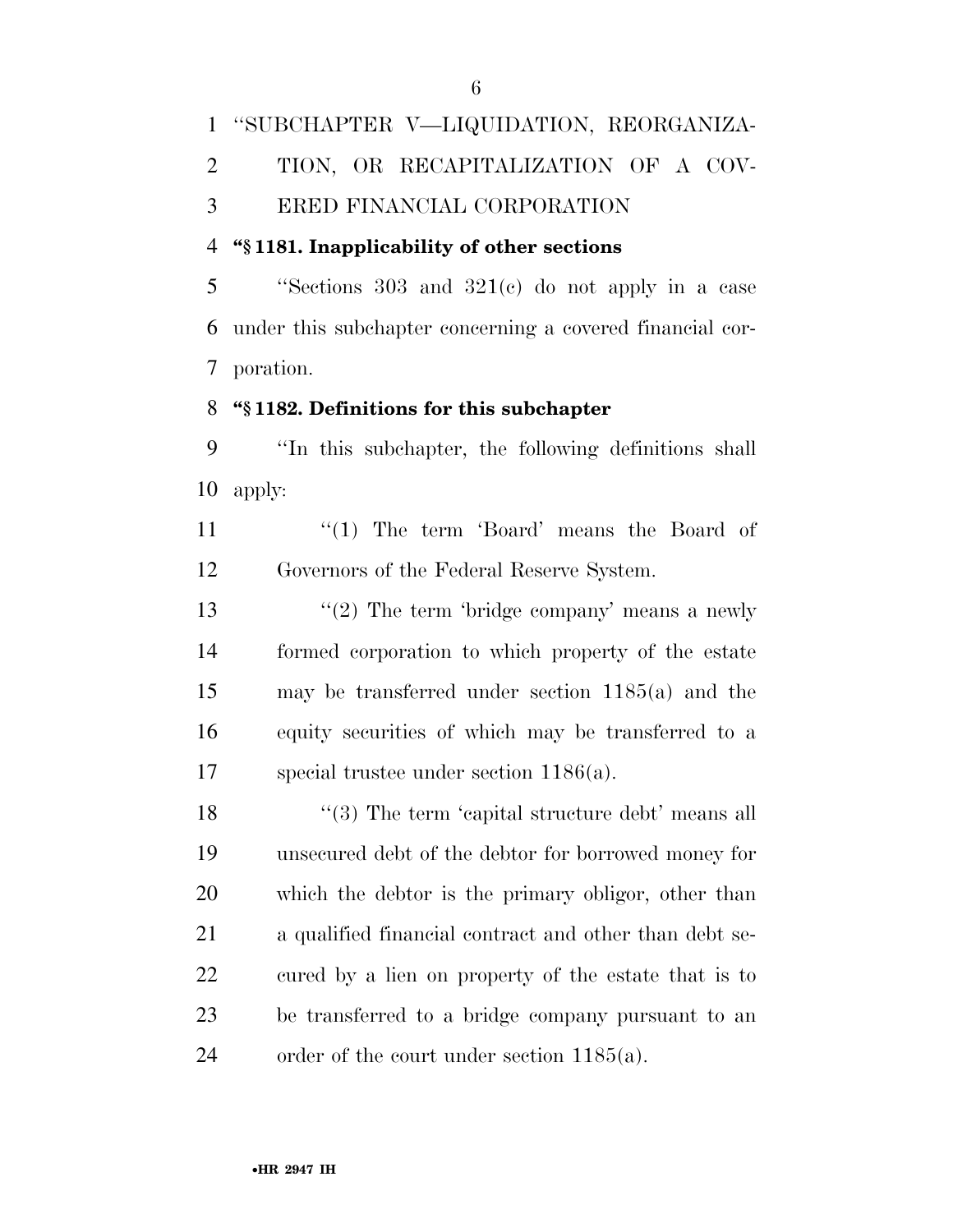| $\mathbf{1}$   | $\lq(4)$ The term 'contractual right' means a con-              |
|----------------|-----------------------------------------------------------------|
| $\overline{2}$ | tractual right of a kind defined in section 555, 556,           |
| 3              | 559, 560, or 561.                                               |
| $\overline{4}$ | $\lq(5)$ The term 'qualified financial contract'                |
| 5              | means any contract of a kind defined in paragraph               |
| 6              | $(25)$ , $(38A)$ , $(47)$ , or $(53B)$ of section 101, section  |
| 7              | 741(7), or paragraph $(4)$ , $(5)$ , $(11)$ , or $(13)$ of sec- |
| 8              | tion 761.                                                       |
| 9              | $\cdot\cdot$ (6) The term 'special trustee' means the trust-    |
| 10             | ee of a trust formed under section $1186(a)(1)$ .               |
| 11             | "\\$1183. Commencement of a case concerning a cov-              |
| 12             | ered financial corporation                                      |
|                |                                                                 |
| 13             | "(a) A case under this subchapter concerning a cov-             |
| 14             | ered financial corporation may be commenced by the filing       |
| 15             | of a petition with the court—                                   |
| 16             | "(1) by the debtor under section 301 only if the                |
| 17             | debtor states to the best of its knowledge under pen-           |
| 18             | alty of perjury in the petition that it is a covered fi-        |
| 19             | nancial corporation; or                                         |
| 20             | "(2) by the Board only if the Board states to                   |
| 21             | the best of its knowledge under penalty of perjury              |
| 22             | in the petition that—                                           |
| 23             | $\lq\lq$ the debtor is a covered financial cor-                 |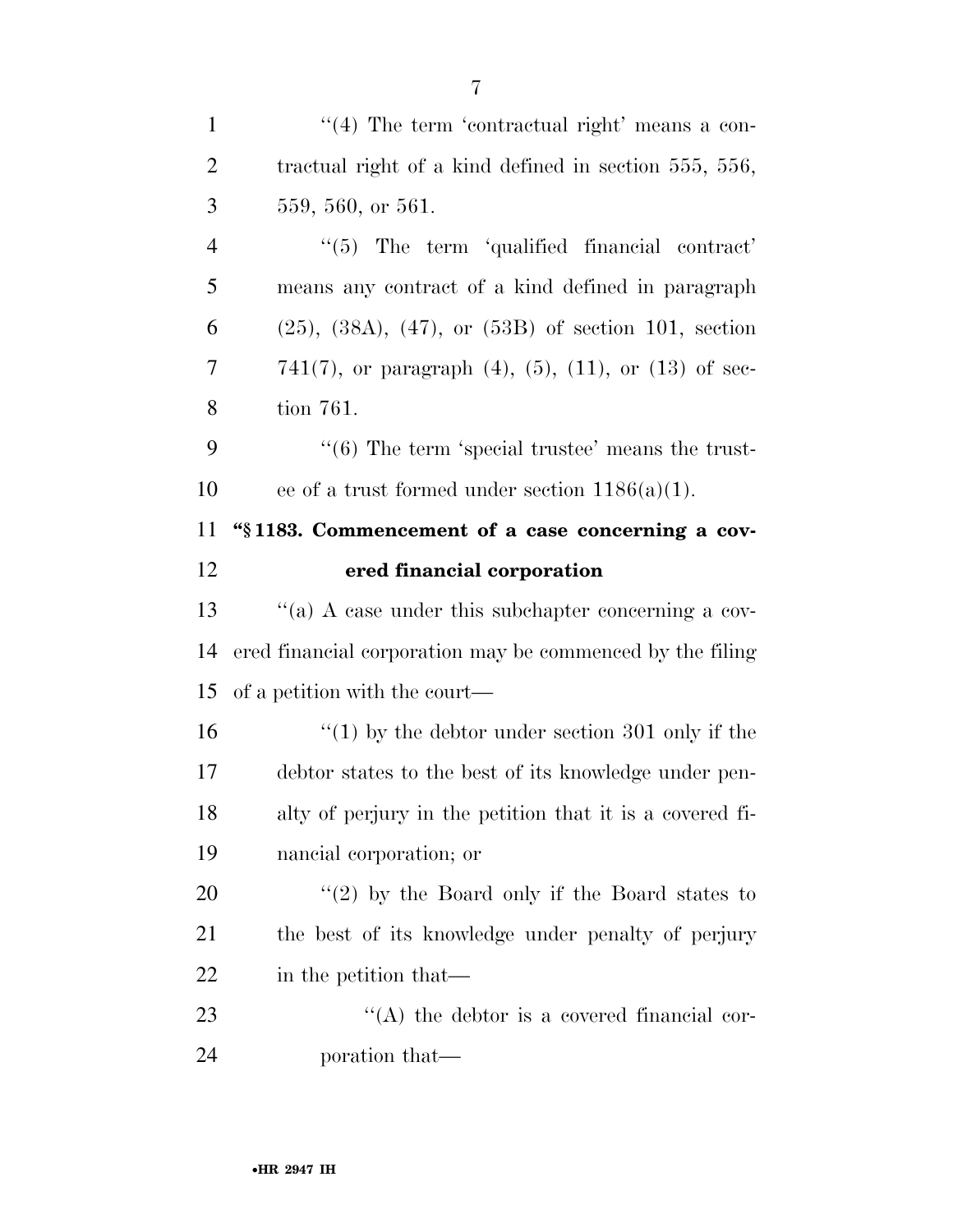| $\mathbf{1}$   | "(i) has incurred losses that will de-                      |
|----------------|-------------------------------------------------------------|
| $\overline{2}$ | plete all or substantially all of the capital               |
| 3              | of the covered financial corporation, and                   |
| $\overline{4}$ | there is no reasonable prospect for the cov-                |
| 5              | ered financial corporation to avoid such de-                |
| 6              | pletion;                                                    |
| 7              | $\lq\lq$ (ii) is insolvent;                                 |
| 8              | "(iii) is not paying, or is unable to                       |
| 9              | pay, the debts of the covered financial cor-                |
| 10             | poration (other than debts subject to a                     |
| 11             | bona fide dispute as to liability or amount)                |
| 12             | as they become due; or                                      |
| 13             | "(iv) is likely to be in a financial con-                   |
| 14             | dition specified in clause (i), (ii), or (iii)              |
| 15             | sufficiently soon such that the immediate                   |
| 16             | commencement of a case under this sub-                      |
| 17             | chapter is necessary to prevent serious ad-                 |
| 18             | verse effects on financial stability in the                 |
| 19             | United States; and                                          |
| 20             | $\lq\lq$ the commencement of a case under                   |
| 21             | this title and effecting a transfer under section           |
| 22             | 1185 is necessary to prevent serious adverse ef-            |
| 23             | fects on financial stability in the United States.          |
| 24             | " $(b)(1)$ Unless the debtor consents to an order for       |
| 25             | relief, the court shall hold a hearing on the Board's peti- |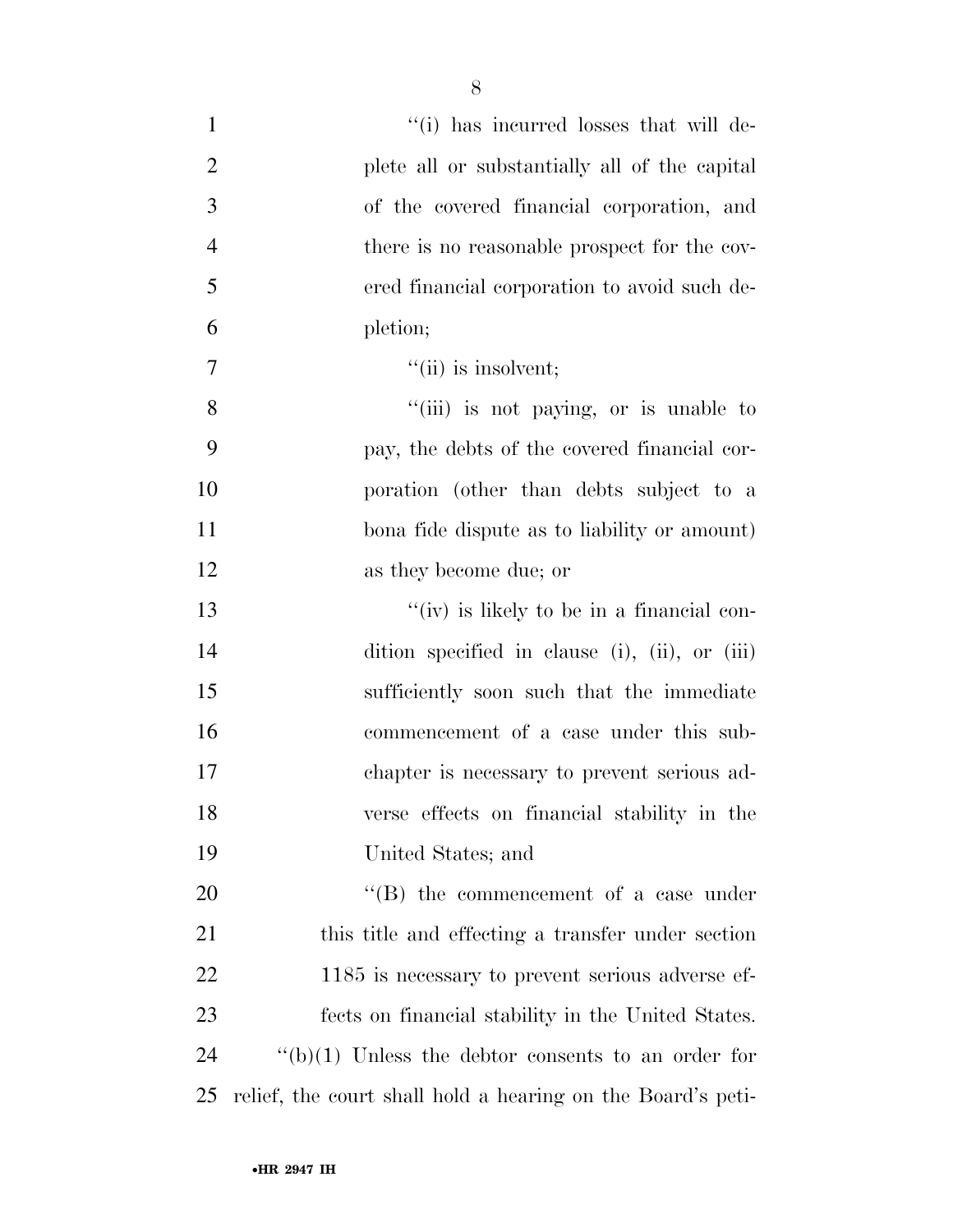tion under subsection (a)(2) as soon as practicable but not later than 16 hours after the Board files such a petition, with notice only to—

- 4  $\langle (A)$  the covered financial corporation; ''(B) the Federal Deposit Insurance Corpora-tion;
- ''(C) the Office of the Comptroller of the Cur-rency of the Department of the Treasury; and

9  $\langle \text{`}(D) \rangle$  the Secretary of the Treasury.

 ''(2) Only the Board and the entities specified in paragraph (1) and their counsel may participate in a hear- ing described in this subsection. The Board or the trustee may request that pleadings, hearings, transcripts, and or- ders in connection with a hearing described in this sub- section be sealed if their disclosure could create financial instability in the United States.

 ''(3) All pleadings, hearings, transcripts, and orders sealed under paragraph (2) shall be available to only the court, the appellate panel, the covered financial corpora- tion, the Federal Deposit Insurance Corporation, the Of- fice of the Comptroller of the Currency of the Department of the Treasury, the Secretary of the Treasury, and the Board. Notwithstanding paragraph (2), if the case is dis- missed, all court documents, including pleadings, hearings, transcripts, and orders, shall be permanently sealed.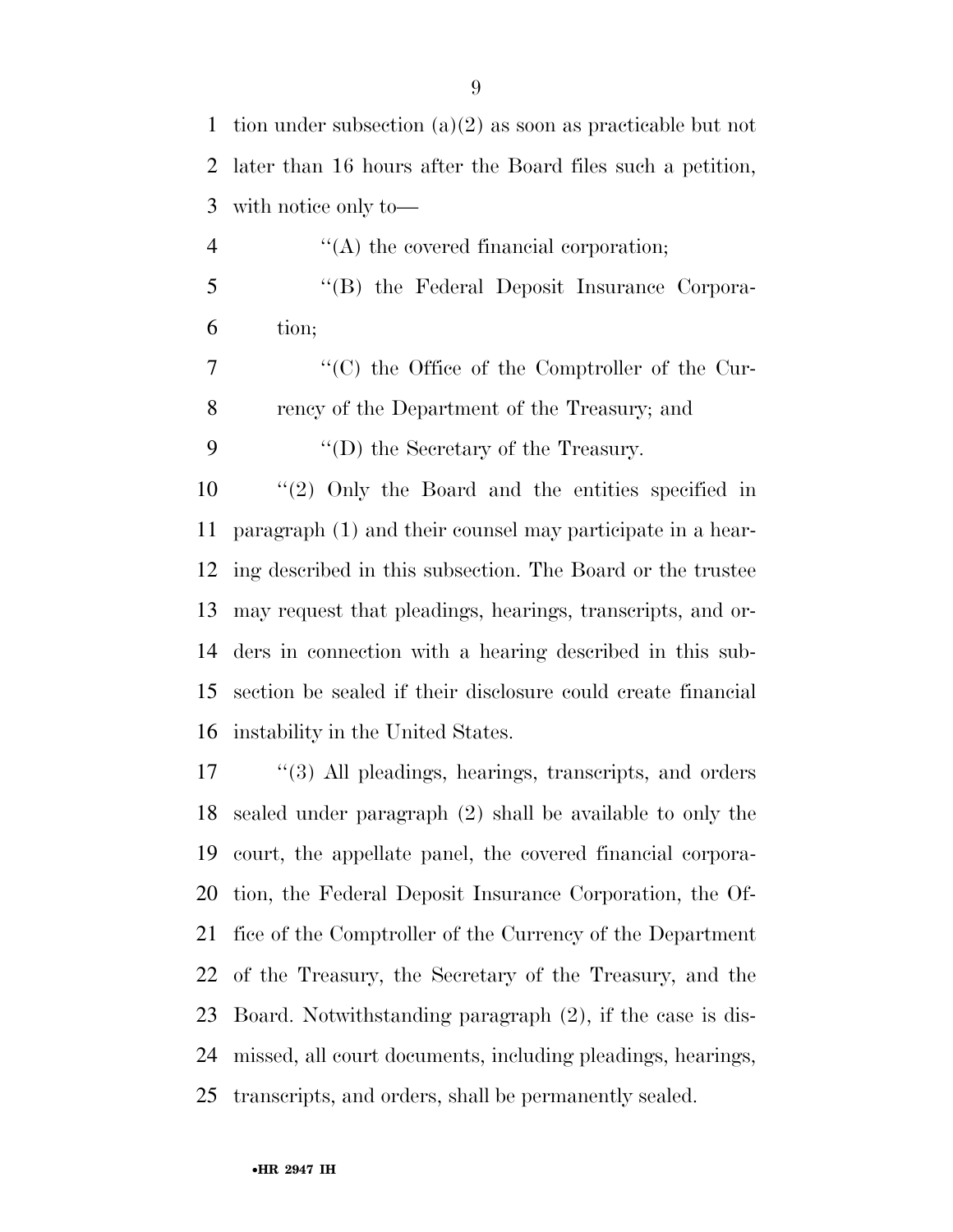$\langle (e)(1) \rangle$  The commencement of a case under sub- section (a)(1) constitutes an order for relief under this subchapter.  $\langle$  (2) In a case commenced under subsection (a)(2), after notice and hearing required under subsection (b) and

 not later than 18 hours after the filing of the Board's peti-tion, the court shall enter—

8  $"({\rm A})$  an order for relief—

 ''(i) if the Board has shown at the hearing under this subsection that the requirements 11 under subsection (a)(2) are supported by a pre-ponderance of the evidence; or

 ''(ii) if the debtor consents to the Board's 14 petition under subsection  $(a)(2)$ ; or

15 ''(B) an order dismissing the case.

 ''(d)(1) The covered financial corporation or the Board may appeal to the court of appeals from an order 18 entered by the court under subsection  $(e)(2)$  not later than 1 hour after the court enters such order, with notice only 20 to the entities specified in subsection  $(b)(1)$  and the Board. Such order shall be stayed pending such appeal. ''(2) The appellate panel specified under section  $298(e)(1)$  of title 28 for the judicial circuit in which the case is pending shall hear the appeal under paragraph (1) within 12 hours of the filing of the notice of appeal under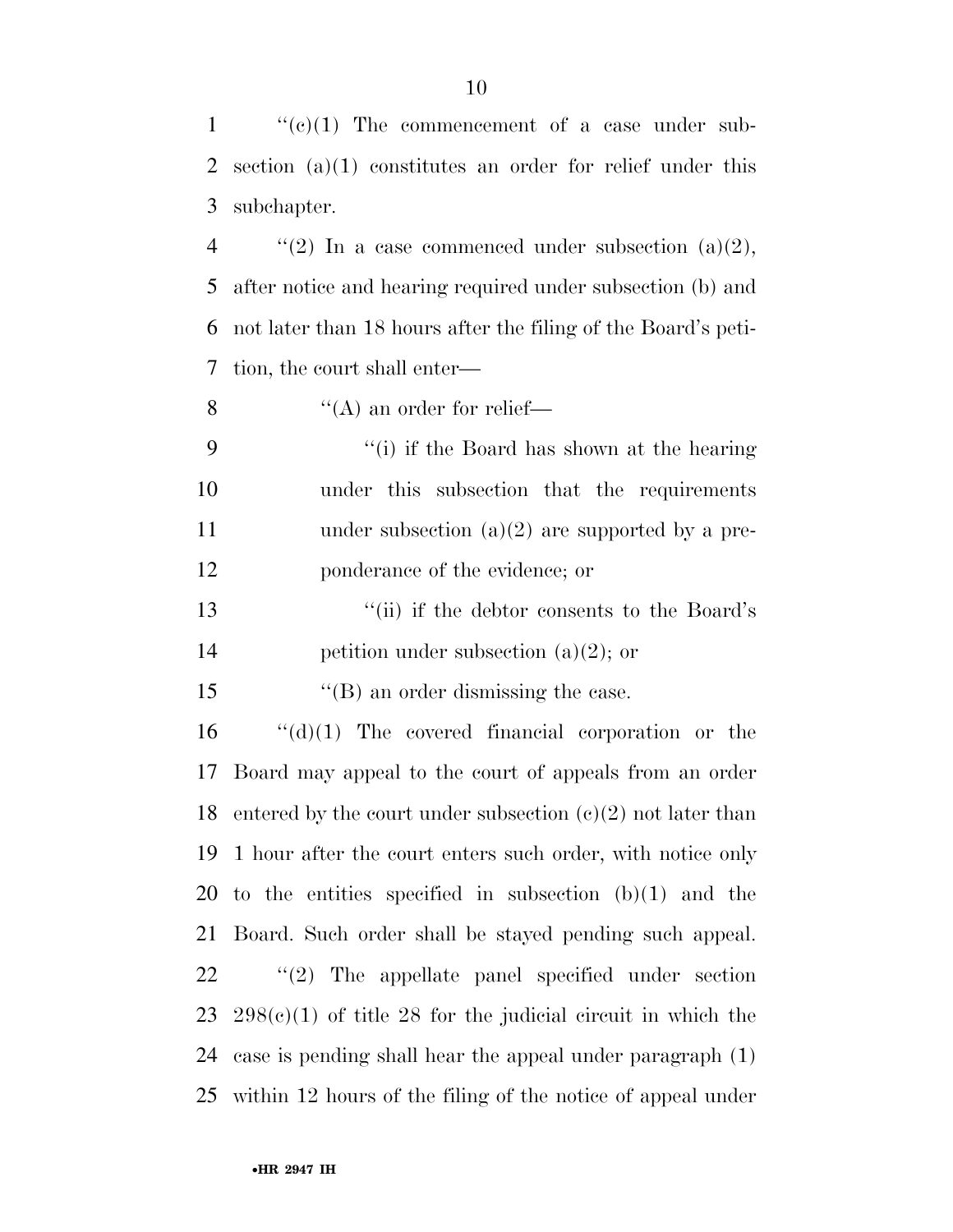this subsection. The standard of review shall be abuse of discretion. The appellate panel shall enter an order deter- mining the matter that is the subject of the appeal not later than 14 hours after the notice of appeal is filed.

 ''(3) The court may not, on account of an appeal from an order for relief under section 1183(d)(1), delay any proceeding under section 1185, except that the court shall not authorize a transfer under section 1185 before the determination of the appeal.

 ''(e) The members of the board of directors (or body performing similar functions) of a covered financial com- pany shall have no liability to shareholders, creditors or other parties in interest for a good faith filing or con- senting in good faith to a petition with respect to a case under this subchapter, or for any reasonable action taken in good faith in contemplation of or in connection with such a petition or a transfer under section 1185 or section 1186, whether prior to or after commencement of the case.

 ''(f) Counsel to the debtor or the Board shall provide, to the greatest extent practicable, sufficient confidential notice to the Office of Court Services of the Administrative Office of the United States Courts regarding the potential commencement of a subchapter V case without disclosing the identity of the potential debtor in order to allow such office to randomly designate and ensure the ready avail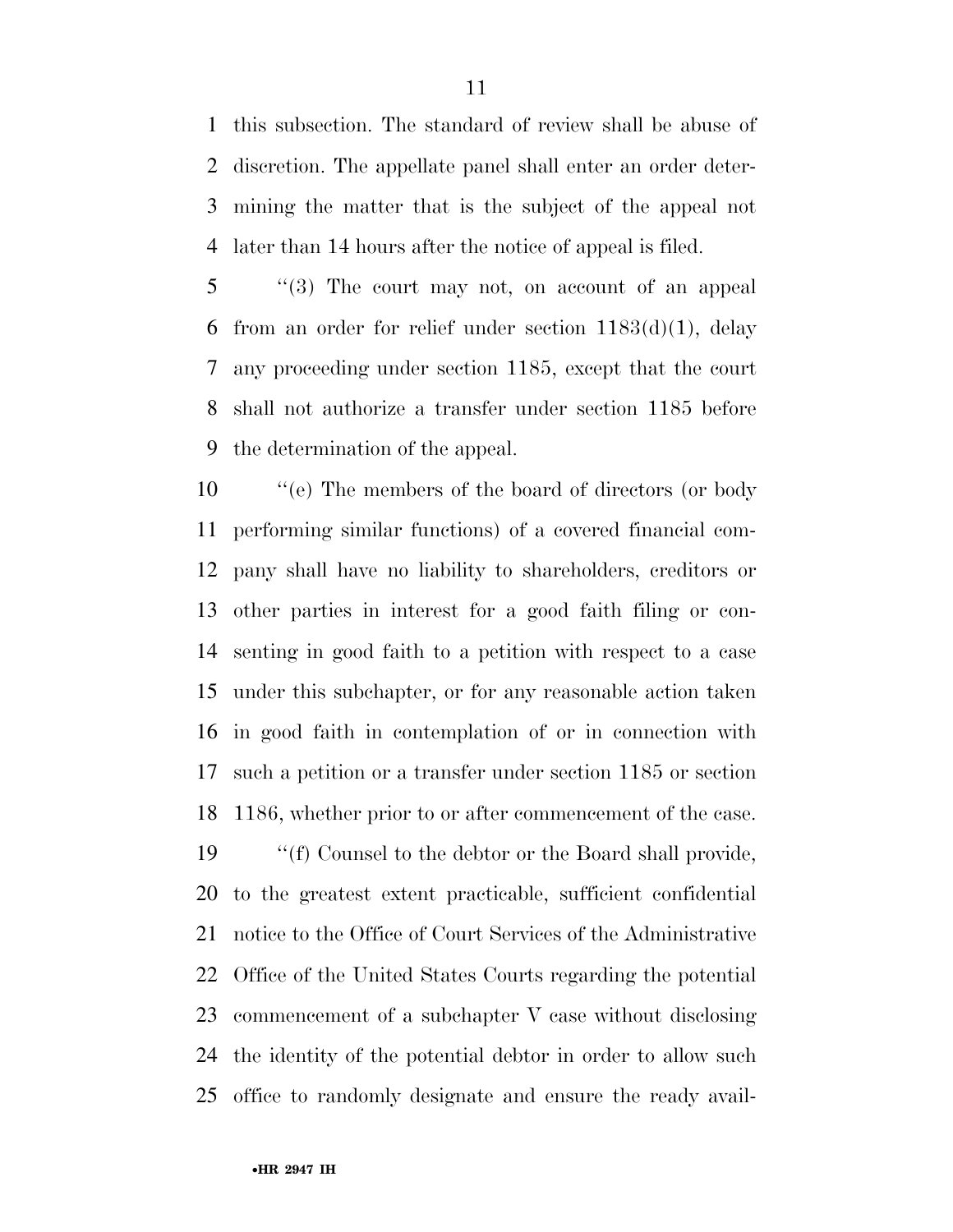ability of one of the bankruptcy judges designated under section 298(b)(1) of title 28 to be available to preside over such subchapter V case.

#### **''§ 1184. Regulators**

 ''The Board, the Securities Exchange Commission, the Office of the Comptroller of the Currency of the De- partment of the Treasury, and the Federal Deposit Insur- ance Corporation may raise and may appear and be heard on any issue in any case or proceeding under this sub-chapter.

#### **''§ 1185. Special transfer of property of the estate**

12 ''(a) On request of the trustee or the Board, and after notice and a hearing that shall occur not less than 24 hours after the order for relief, the court may order a transfer under this section of property of the estate, and the assignment of executory contracts, unexpired leases, and qualified financial contracts of the debtor, to a bridge company. Upon the entry of an order approving such transfer, any property transferred, and any executory con- tracts, unexpired leases, and qualified financial contracts assigned under such order shall no longer be property of the estate. Except as provided under this section, the pro- visions of sections 363 and 365 shall apply to a transfer and assignment under this section.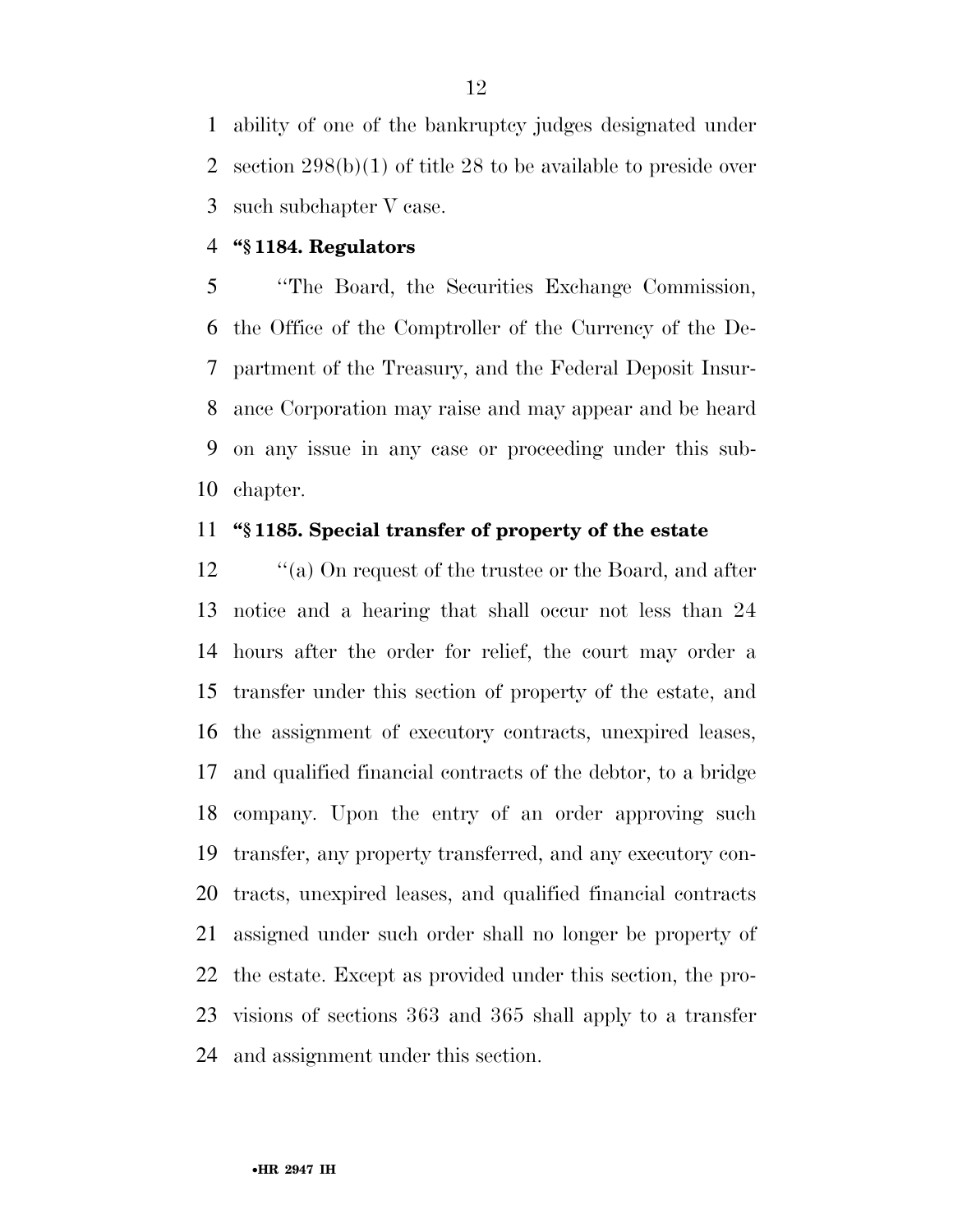| $\mathbf{1}$   | "(b) Unless the court orders otherwise, notice of a        |
|----------------|------------------------------------------------------------|
| $\overline{2}$ | request for an order under subsection (a) shall consist of |
| 3              | electronic or telephonic notice of not less than 24 hours  |
| $\overline{4}$ | $to-$                                                      |
| 5              | $\lq(1)$ the debtor;                                       |
| 6              | $(2)$ the holders of the 20 largest secured                |
| 7              | claims against the debtor;                                 |
| 8              | $(3)$ the holders of the 20 largest unsecured              |
| 9              | claims against the debtor;                                 |
| 10             | $\cdot$ (4) counterparties to any debt, executory con-     |
| 11             | tract, unexpired lease, and qualified financial con-       |
| 12             | tract requested to be transferred under this section;      |
| 13             | $\lq(5)$ the Board;                                        |
| 14             | "(6) the Federal Deposit Insurance Corpora-                |
| 15             | tion;                                                      |
| 16             | $\lq(7)$ the Secretary of the Treasury and the Of-         |
| 17             | fice of the Comptroller of the Currency of the Treas-      |
| 18             | ury;                                                       |
| 19             | $\cdot\cdot$ (8) the Securities and Exchange Commission;   |
| <b>20</b>      | "(9) the United States trustee or bankruptcy               |
| 21             | administrator; and                                         |
| 22             | $\lq(10)$ each primary financial regulatory agency,        |
| 23             | as defined in section $2(12)$ of the Dodd-Frank Wall       |
| 24             | Street Reform and Consumer Protection Act, with            |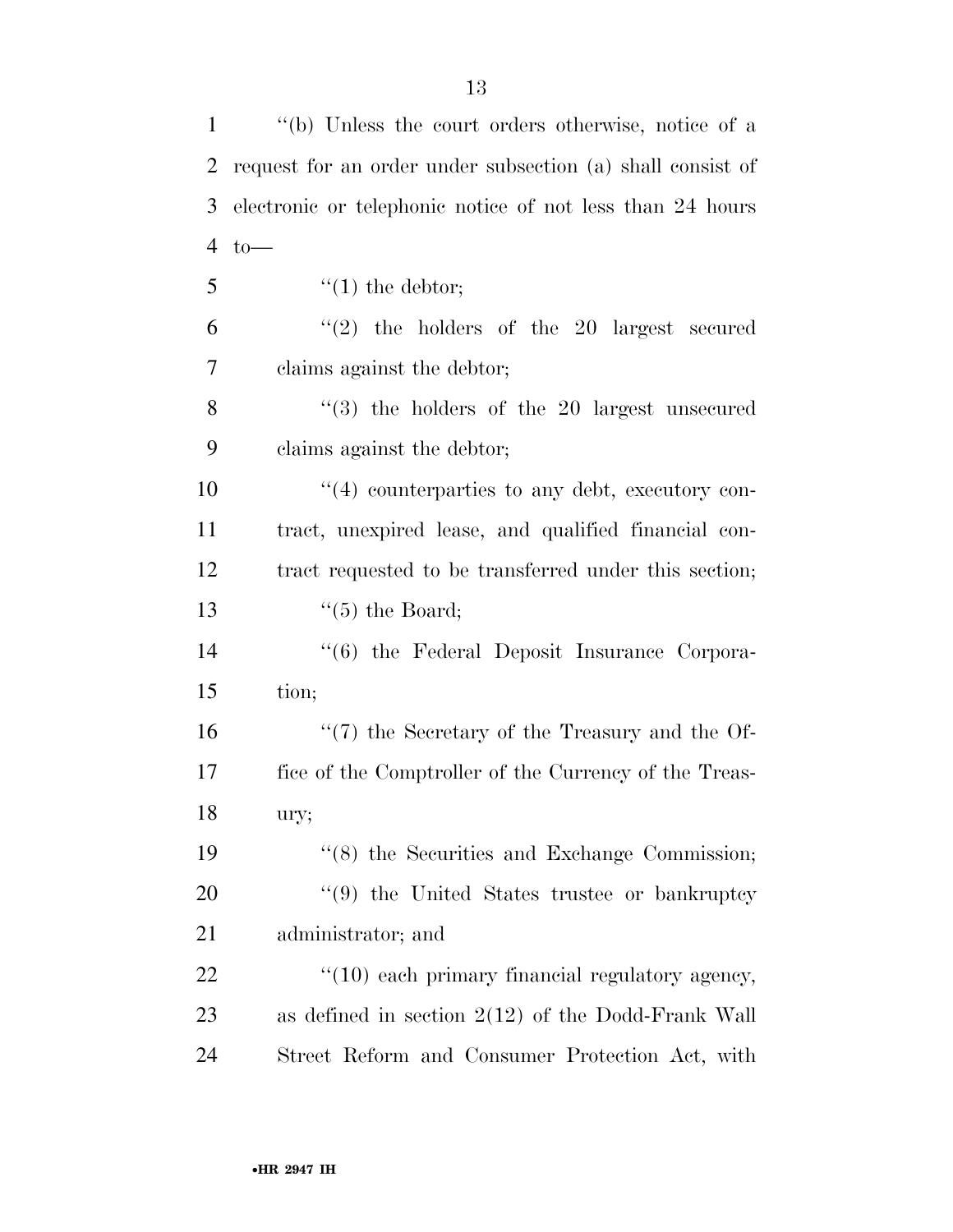| $\mathbf{1}$   | respect to any affiliate the equity securities of which   |
|----------------|-----------------------------------------------------------|
| $\overline{2}$ | are proposed to be transferred under this section.        |
| 3              | $f'(c)$ The court may not order a transfer under this     |
| $\overline{4}$ | section unless the court determines, based upon a prepon- |
| 5              | derance of the evidence, that—                            |
| 6              | $\cdot$ (1) the transfer under this section is necessary  |
| 7              | to prevent serious adverse effects on financial sta-      |
| 8              | bility in the United States;                              |
| 9              | $f'(2)$ the transfer does not provide for the as-         |
| 10             | sumption of any capital structure debt by the bridge      |
| 11             | company;                                                  |
| 12             | $\cdot$ (3) the transfer does not provide for the trans-  |
| 13             | fer to the bridge company of any property of the es-      |
| 14             | tate that is subject to a lien securing a debt, execu-    |
| 15             | tory contract, unexpired lease or agreement of the        |
| 16             | debtor unless—                                            |
| 17             | $\lq\lq(A)(i)$ the bridge company assumes such            |
| 18             | debt, executory contract, unexpired lease<br>or           |
| 19             | agreement, including any claims arising in re-            |
| 20             | spect thereof that would not be allowed secured           |
| 21             | claims under section $506(a)(1)$ and after giving         |
| 22             | effect to such transfer, such property remains            |
| 23             | subject to the lien securing such debt, executory         |
| 24             | contract, unexpired lease or agreement; and               |
|                |                                                           |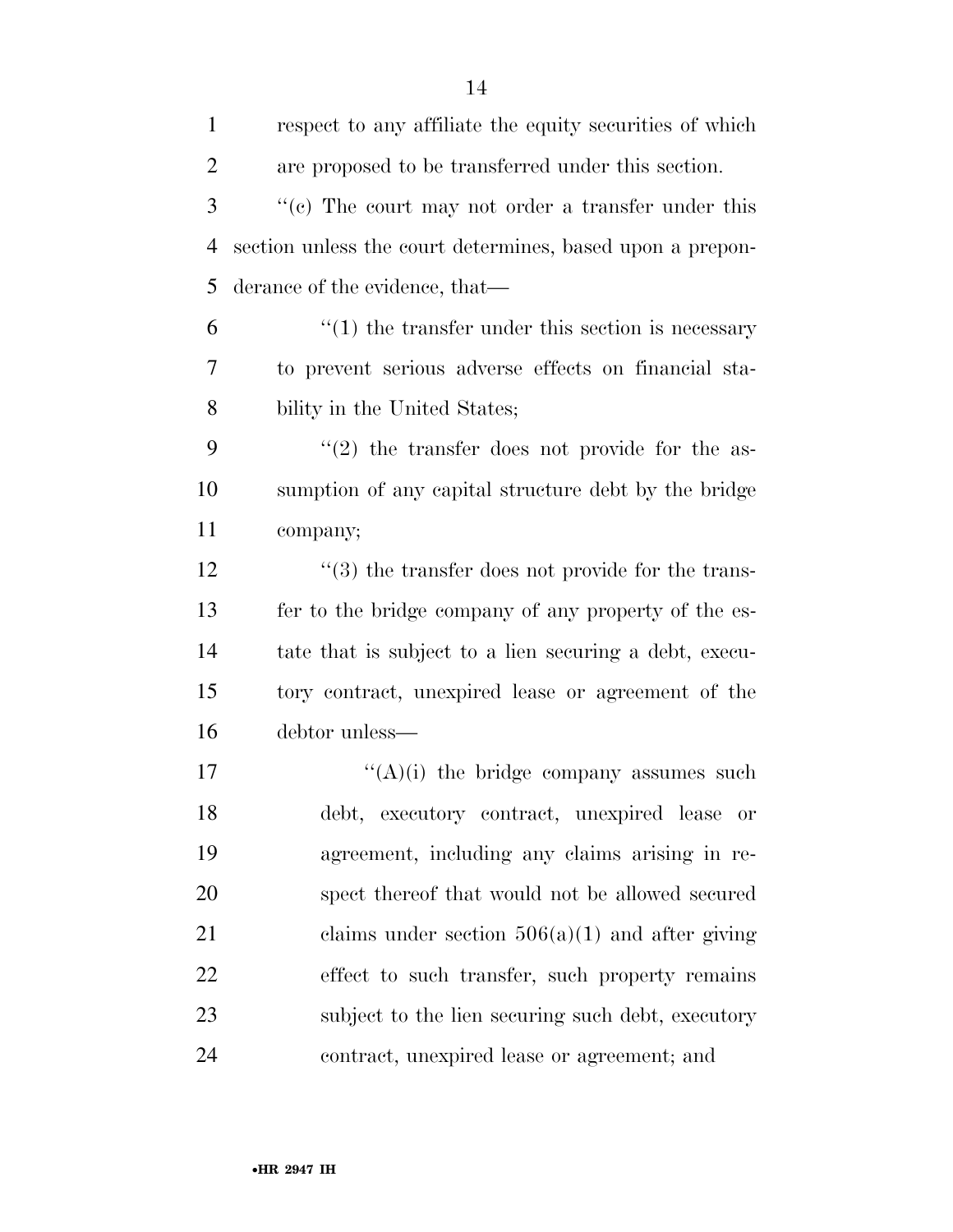1 ''(ii) the court has determined that as- sumption of such debt, executory contract, un- expired lease or agreement by the bridge com- pany is in the best interests of the estate; or ''(B) such property is being transferred to the bridge company in accordance with the pro- visions of section 363; 8 ''(4) the transfer does not provide for the as- sumption by the bridge company of any debt, execu- tory contract, unexpired lease or agreement of the debtor secured by a lien on property in which the es- tate has an interest unless the transfer provides for such property to be transferred to the bridge com- pany in accordance with paragraph (3)(A) of this subsection;  $\frac{16}{5}$  the transfer does not provide for the trans- fer of the equity of the debtor; 18 ''(6) the party requesting the transfer under this subsection has demonstrated that the bridge company is not likely to fail to meet the obligations of any debt, executory contract, qualified financial contract, or unexpired lease assumed and assigned to the bridge company; 24 ''(7) the transfer provides for the transfer to a special trustee all of the equity securities in the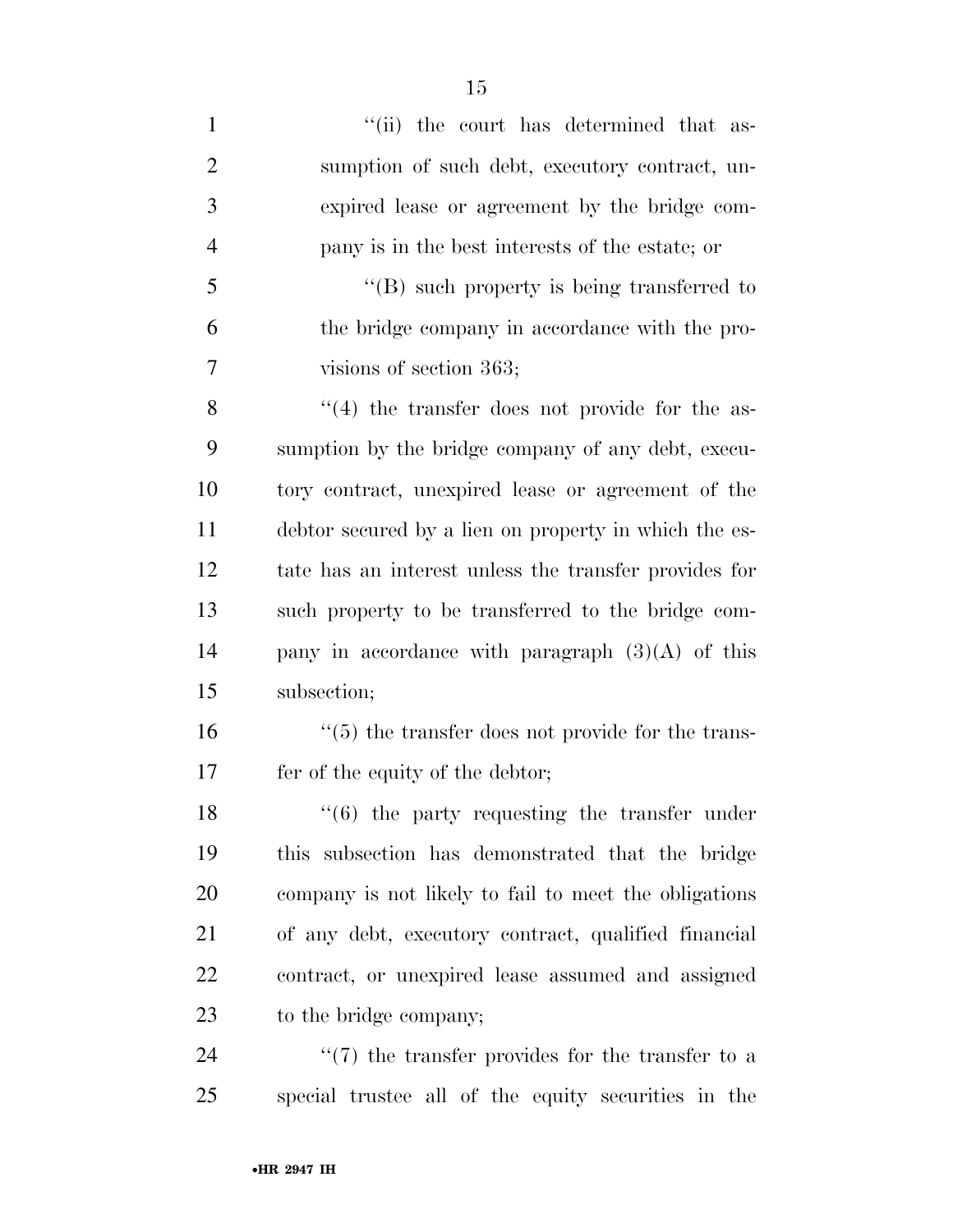| $\mathbf{1}$   | bridge company and appointment of a special trustee       |
|----------------|-----------------------------------------------------------|
| $\overline{2}$ | in accordance with section 1186;                          |
| 3              | $\cdot$ (8) after giving effect to the transfer, ade-     |
| $\overline{4}$ | quate provision has been made for the fees, costs,        |
| 5              | and expenses of the estate and special trustee; and       |
| 6              | "(9) the bridge company will have governing               |
| 7              | documents, and initial directors and senior officers,     |
| 8              | that are in the best interest of creditors and the es-    |
| 9              | tate.                                                     |
| 10             | "(d) Immediately before a transfer under this section,    |
| 11             | the bridge company that is the recipient of the transfer  |
| 12             | shall—                                                    |
| 13             | $"(1)$ not have any property, executory con-              |
| 14             | tracts, unexpired leases, or debts, other than any        |
| 15             | property acquired or executory contracts, unexpired       |
| 16             | leases, or debts assumed when acting as a transferee      |
| 17             | of a transfer under this section; and                     |
| 18             | $\lq(2)$ have equity securities that are property of      |
| 19             | the estate, which may be sold or distributed in ac-       |
| 20             | cordance with this title.                                 |
| 21             | "§1186. Special trustee                                   |
| 22             | "(a)(1) An order approving a transfer under section       |
| 23             | 1185 shall require the trustee to transfer to a qualified |

 and independent special trustee, who is appointed by the court, all of the equity securities in the bridge company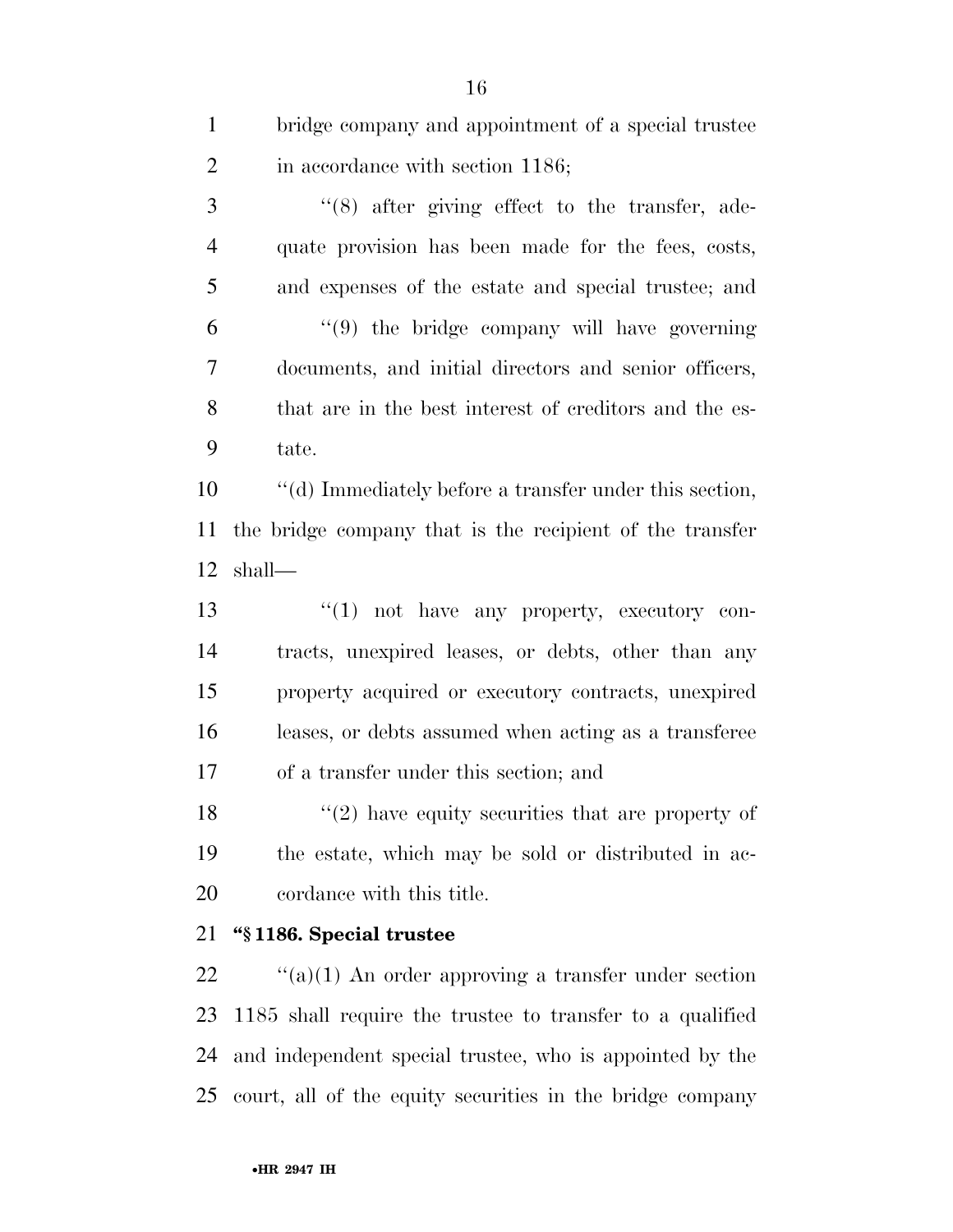that is the recipient of a transfer under section 1185 to hold in trust for the sole benefit of the estate, subject to satisfaction of the special trustee's fees, costs, and ex- penses. The trust of which the special trustee is the trust- ee shall be a newly formed trust governed by a trust agree- ment approved by the court as in the best interests of the estate, and shall exist for the sole purpose of holding and administering, and shall be permitted to dispose of, the equity securities of the bridge company in accordance with the trust agreement.

 ''(2) In connection with the hearing to approve a transfer under section 1185, the trustee shall confirm to the court that the Board has been consulted regarding the identity of the proposed special trustee and advise the court of the results of such consultation.

 ''(b) The trust agreement governing the trust shall provide—

18 ''(1) for the payment of the fees, costs, ex- penses, and indemnities of the special trustee from 20 the assets of the debtor's estate;

21  $\frac{1}{2}$  that the special trustee provide—

22  $\text{``(A)}$  quarterly reporting to the estate, which shall be filed with the court; and

24  $''(B)$  information about the bridge com-pany reasonably requested by a party in inter-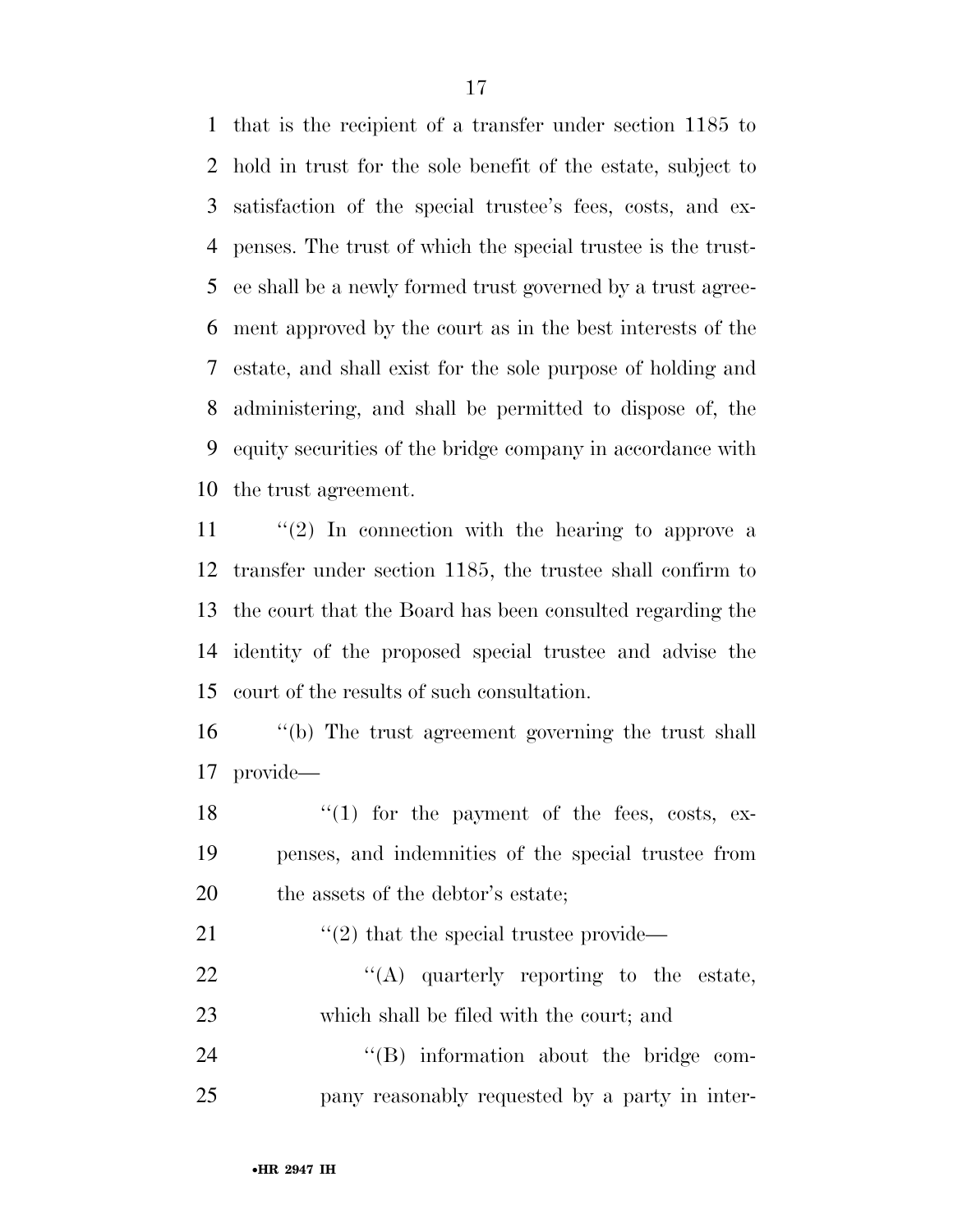| $\mathbf{1}$   | est to prepare a disclosure statement for a plan         |
|----------------|----------------------------------------------------------|
| $\overline{2}$ | providing for distribution of any securities of          |
| 3              | the bridge company if such information is nec-           |
| $\overline{4}$ | essary to prepare such disclosure statement;             |
| 5              | $\cdot$ (3) that for as long as the equity securities of |
| 6              | the bridge company are held by the trust, the special    |
| 7              | trustee shall file a notice with the court in connec-    |
| 8              | tion with-                                               |
| 9              | $\lq\lq$ any change in a director or senior of-          |
| 10             | ficer of the bridge company;                             |
| 11             | $\lq\lq(B)$ any modification to the governing            |
| 12             | documents of the bridge company; and                     |
| 13             | "(C) any material corporate action of the                |
| 14             | bridge company, including—                               |
| 15             | "(i) recapitalization;                                   |
| 16             | "(ii) a material borrowing;                              |
| 17             | "(iii) termination of an intercompany                    |
| 18             | debt or guarantee;                                       |
| 19             | $``(iv)$ a transfer of a substantial por-                |
| 20             | tion of the assets of the bridge company;                |
| 21             | <b>or</b>                                                |
| 22             | $f'(v)$ the issuance or sale of any secu-                |
| 23             | rities of the bridge company;                            |
| 24             | $(4)$ that any sale of any equity securities of          |
| 25             | the bridge company shall not be consummated until        |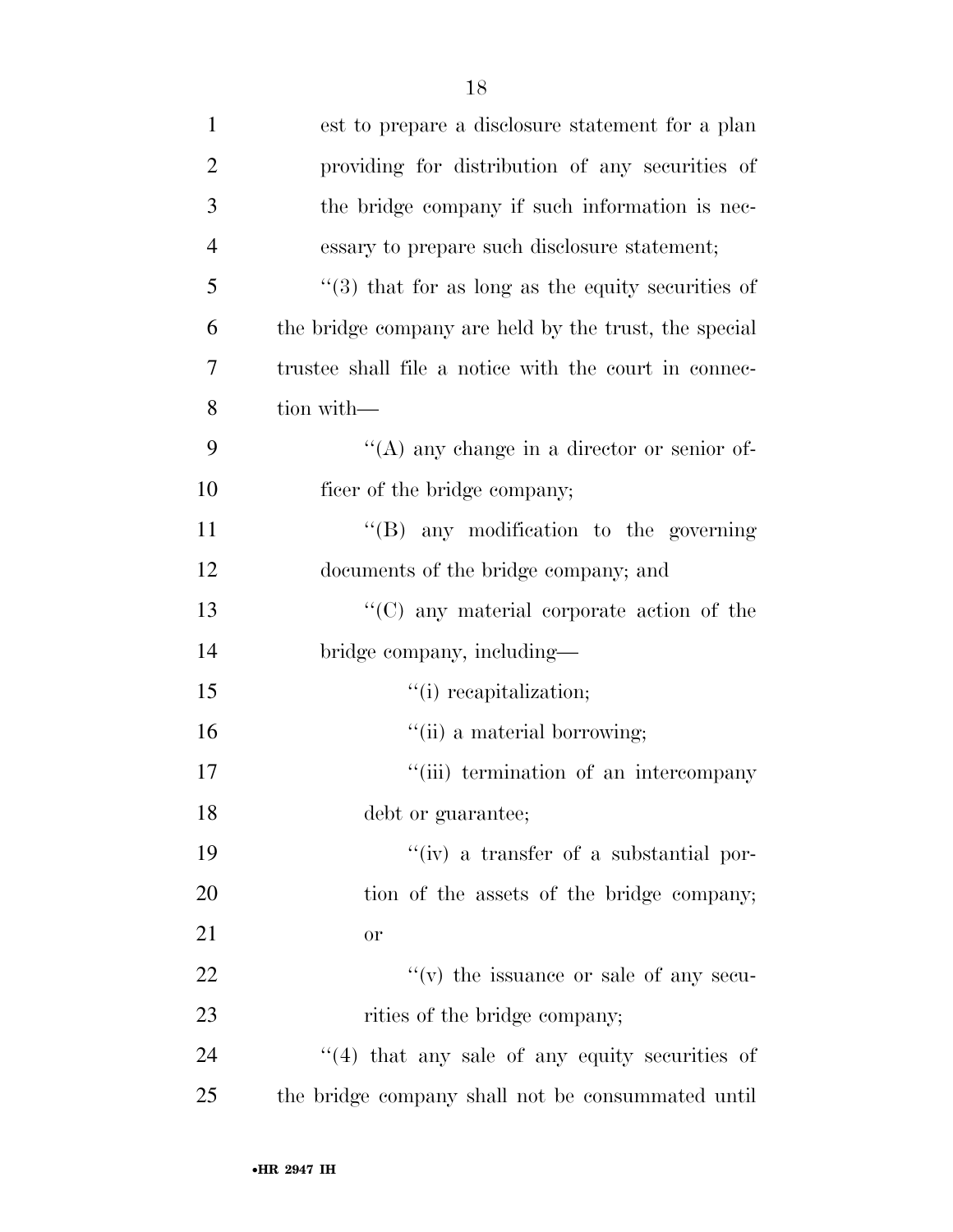| $\mathbf{1}$   | the special trustee consults with the Federal Deposit            |
|----------------|------------------------------------------------------------------|
| $\overline{c}$ | Insurance Corporation and the Board regarding                    |
| 3              | such sale and discloses the results of such consulta-            |
| $\overline{4}$ | tion with the court;                                             |
| 5              | "(5) that, subject to reserves for payments per-                 |
| 6              | mitted under paragraph (1) provided for in the trust             |
| 7              | agreement, the proceeds of the sale of any equity se-            |
| 8              | curities of the bridge company by the special trustee            |
| 9              | be held in trust for the benefit of or transferred to            |
| 10             | the estate;                                                      |
| 11             | $\cdot\cdot\cdot(6)$ the process and guidelines for the replace- |
| 12             | ment of the special trustee; and                                 |
| 13             | $\lq(7)$ that the property held in trust by the spe-             |
| 14             | cial trustee is subject to distribution in accordance            |
| 15             | with subsection (c).                                             |
| 16             | " $(e)(1)$ The special trustee shall distribute the assets       |
| 17             | held in trust—                                                   |
| 18             | $\lq($ A) if the court confirms a plan in the case,              |
| 19             | in accordance with the plan on the effective date of             |
| <b>20</b>      | the plan; or                                                     |
| 21             | "(B) if the case is converted to a case under                    |
| 22             | chapter 7, as ordered by the court.                              |
| 23             | $\lq(2)$ As soon as practicable after a final distribution       |
| 24             | under paragraph (1), the office of the special trustee shall     |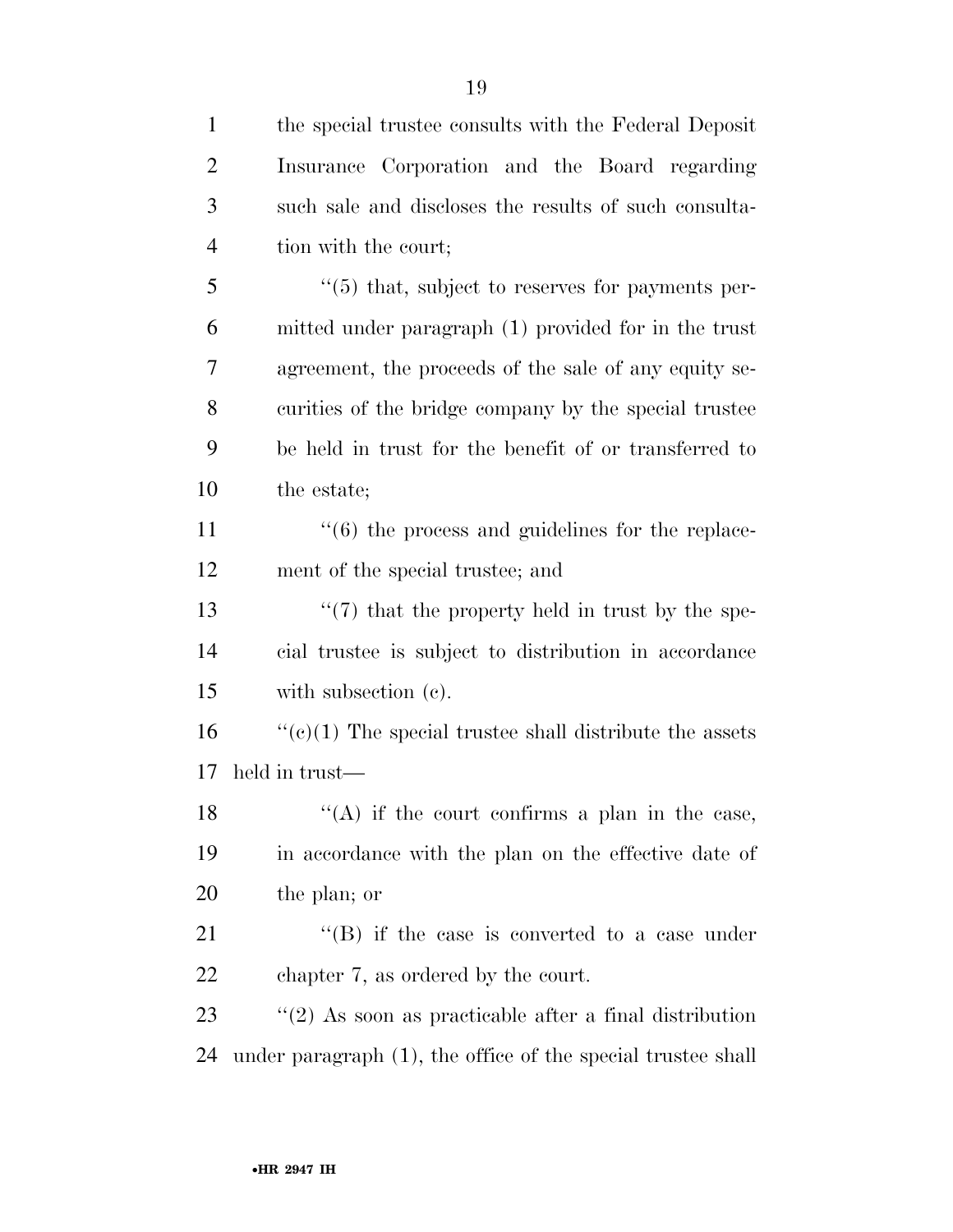terminate, except as may be necessary to wind up and con-clude the business and financial affairs of the trust.

 ''(d) After a transfer to the special trustee under this section, the special trustee shall be subject only to applica- ble nonbankruptcy law, and the actions and conduct of the special trustee shall no longer be subject to approval by the court in the case under this subchapter.

## **''§ 1187. Temporary and supplemental automatic stay; assumed debt**

 ''(a)(1) A petition filed under section 1183 operates as a stay, applicable to all entities, of the termination, ac- celeration, or modification of any debt, contract, lease, or agreement of the kind described in paragraph (2), or of any right or obligation under any such debt, contract, lease, or agreement, solely because of—

16  $\langle G \rangle$  a default by the debtor under any such debt, contract, lease, or agreement; or

 ''(B) a provision in such debt, contract, lease, or agreement, or in applicable nonbankruptcy law, that is conditioned on—

21  $\frac{1}{2}$  (i) the insolvency or financial condition of 22 the debtor at any time before the closing of the case;

24 ''(ii) the commencement of a case under 25 this title concerning the debtor;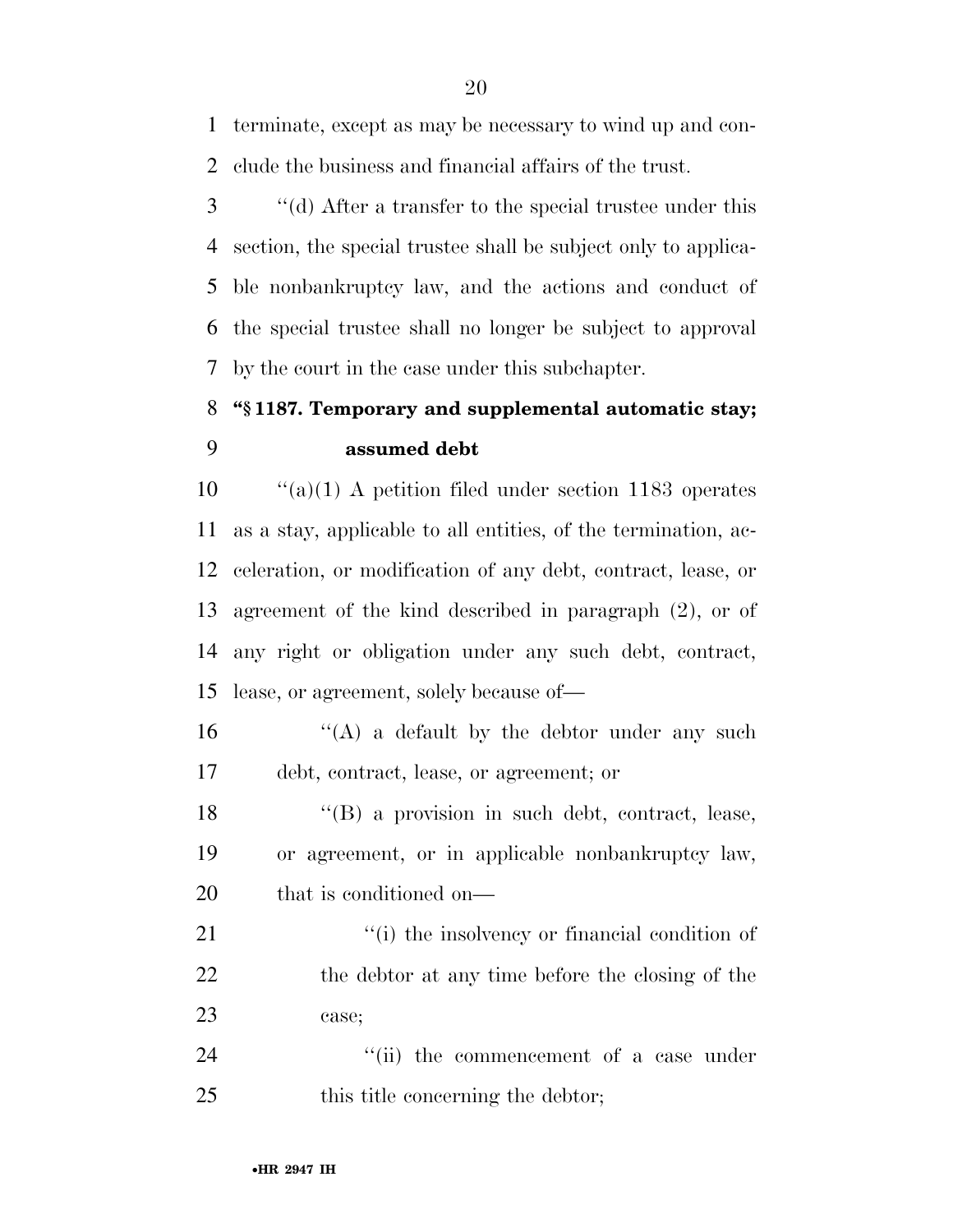| $\mathbf{1}$   | "(iii) the appointment of or taking posses-       |
|----------------|---------------------------------------------------|
| $\overline{2}$ | sion by a trustee in a case under this title con- |
| 3              | cerning the debtor or by a custodian before the   |
| $\overline{4}$ | commencement of the case; or                      |
| 5              | "(iv) a credit rating agency rating, or ab-       |
| 6              | sence or withdrawal of a credit rating agency     |
| 7              | rating—                                           |
| 8              | $\lq\lq$ of the debtor at any time after          |
| 9              | the commencement of the case;                     |
| 10             | $\lq\lq$ (II) of an affiliate during the period   |
| 11             | from the commencement of the case until           |
| 12             | 48 hours after such order is entered;             |
| 13             | "(III) of the bridge company while the            |
| 14             | trustee or the special trustee is a direct or     |
| 15             | indirect beneficial holder of more than 50        |
| 16             | percent of the equity securities of—              |
| 17             | "(aa) the bridge company; or                      |
| 18             | "(bb) the affiliate, if all of the di-            |
| 19             | rect or indirect interests in the affil-          |
| 20             | iate that are property of the estate              |
| 21             | are transferred under section 1185; or            |
| 22             | $\lq\lq$ (IV) of an affiliate while the trustee   |
| 23             | or the special trustee is a direct or indirect    |
| 24             | beneficial holder of more than 50 percent         |
| 25             | of the equity securities of—                      |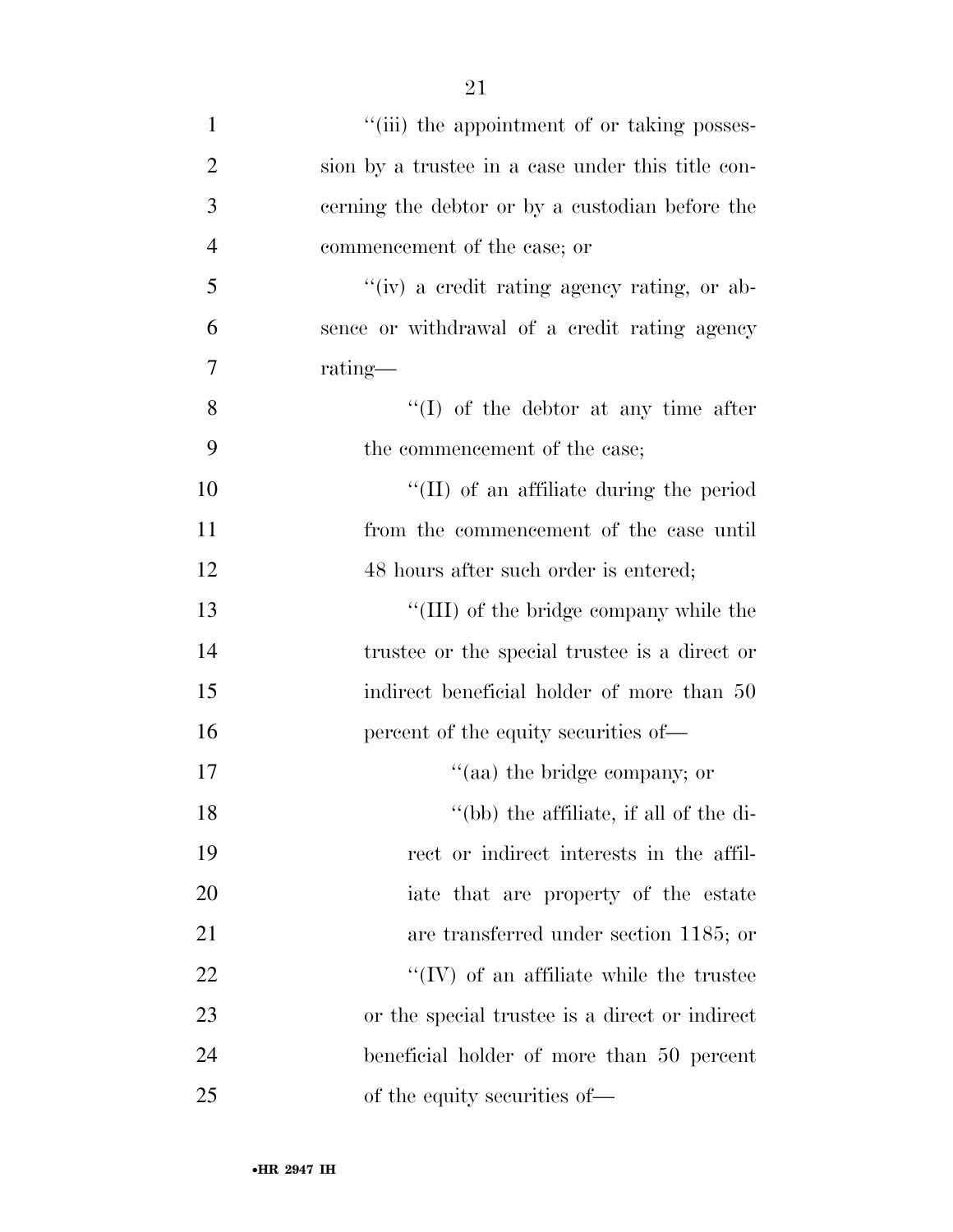| $\mathbf{1}$   | "(aa) the bridge company; or                                |
|----------------|-------------------------------------------------------------|
| $\overline{2}$ | "(bb) the affiliate, if all of the di-                      |
| 3              | rect or indirect interests in the affil-                    |
| $\overline{4}$ | iate that are property of the estate                        |
| 5              | are transferred under section 1185.                         |
| 6              | $"(2)$ A debt, contract, lease, or agreement described      |
| 7              | in this paragraph is—                                       |
| 8              | $\lq\lq$ any debt (other than capital structure             |
| 9              | debt), executory contract, or unexpired lease of the        |
| 10             | debtor (other than a qualified financial contract);         |
| 11             | "(B) any agreement under which the debtor                   |
| 12             | issued or is obligated for debt (other than capital         |
| 13             | structure debt);                                            |
| 14             | $\cdot\cdot$ (C) any debt, executory contract, or unexpired |
| 15             | lease of an affiliate (other than a qualified financial     |
| 16             | contract); or                                               |
| 17             | $\lq\lq$ (D) any agreement under which an affiliate         |
| 18             | issued or is obligated for debt.                            |
| 19             | $\cdot\cdot$ (3) The stay under this subsection terminates— |
| 20             | "(A) for the benefit of the debtor, upon the ear-           |
| 21             | liest of-                                                   |
| 22             | $``(i)$ 48 hours after the commencement of                  |
| 23             | the case;                                                   |
| 24             | "(ii) assumption of the debt, contract,                     |
| 25             | lease, or agreement by the bridge company                   |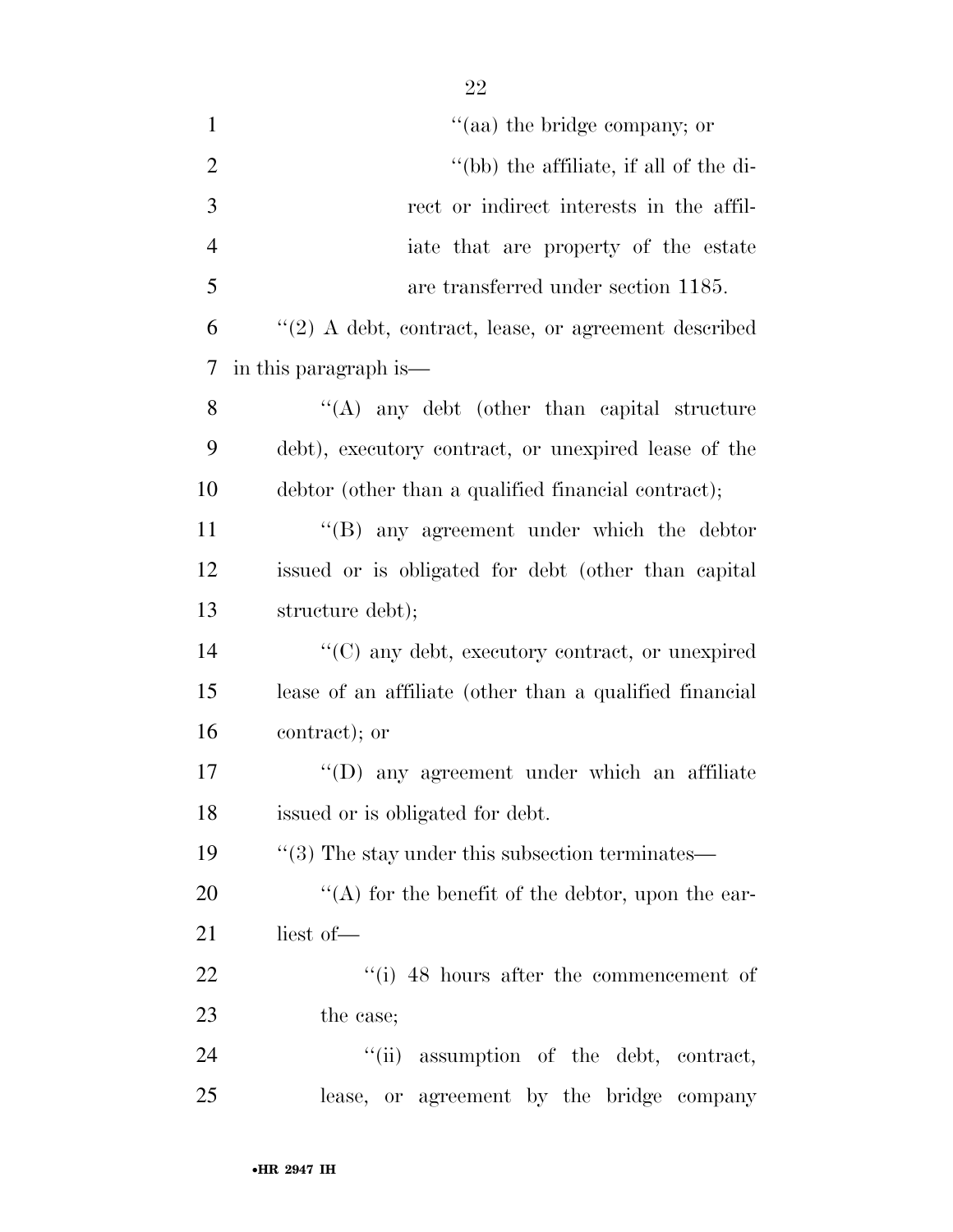| $\mathbf{1}$   | under an order authorizing a transfer under                 |
|----------------|-------------------------------------------------------------|
| $\overline{2}$ | section $1185$ ;                                            |
| 3              | "(iii) a final order of the court denying the               |
| $\overline{4}$ | request for a transfer under section 1185; or               |
| 5              | "(iv) the time the case is dismissed; and                   |
| 6              | $\lq\lq$ for the benefit of an affiliate, upon the          |
| 7              | earliest of-                                                |
| 8              | "(i) the entry of an order authorizing a                    |
| 9              | transfer under section 1185 in which the direct             |
| 10             | or indirect interests in the affiliate that are             |
| 11             | property of the estate are not transferred under            |
| 12             | section $1185$ ;                                            |
| 13             | "(ii) a final order by the court denying the                |
| 14             | request for a transfer under section 1185;                  |
| 15             | "(iii) 48 hours after the commencement of                   |
| 16             | the case if the court has not ordered a transfer            |
| 17             | under section 1185; or                                      |
| 18             | $\lq\lq$ (iv) the time the case is dismissed.               |
| 19             | "(4) Subsections (d), (e), (f), and (g) of section $362$    |
| 20             | apply to a stay under this subsection.                      |
| 21             | "(b) A debt, executory contract (other than a quali-        |
| 22             | fied financial contract), or unexpired lease of the debtor, |
| 23             | or an agreement under which the debtor has issued or is     |
| 24             | obligated for any debt, may be assumed by a bridge com-     |
| 25             | pany in a transfer under section 1185 notwithstanding       |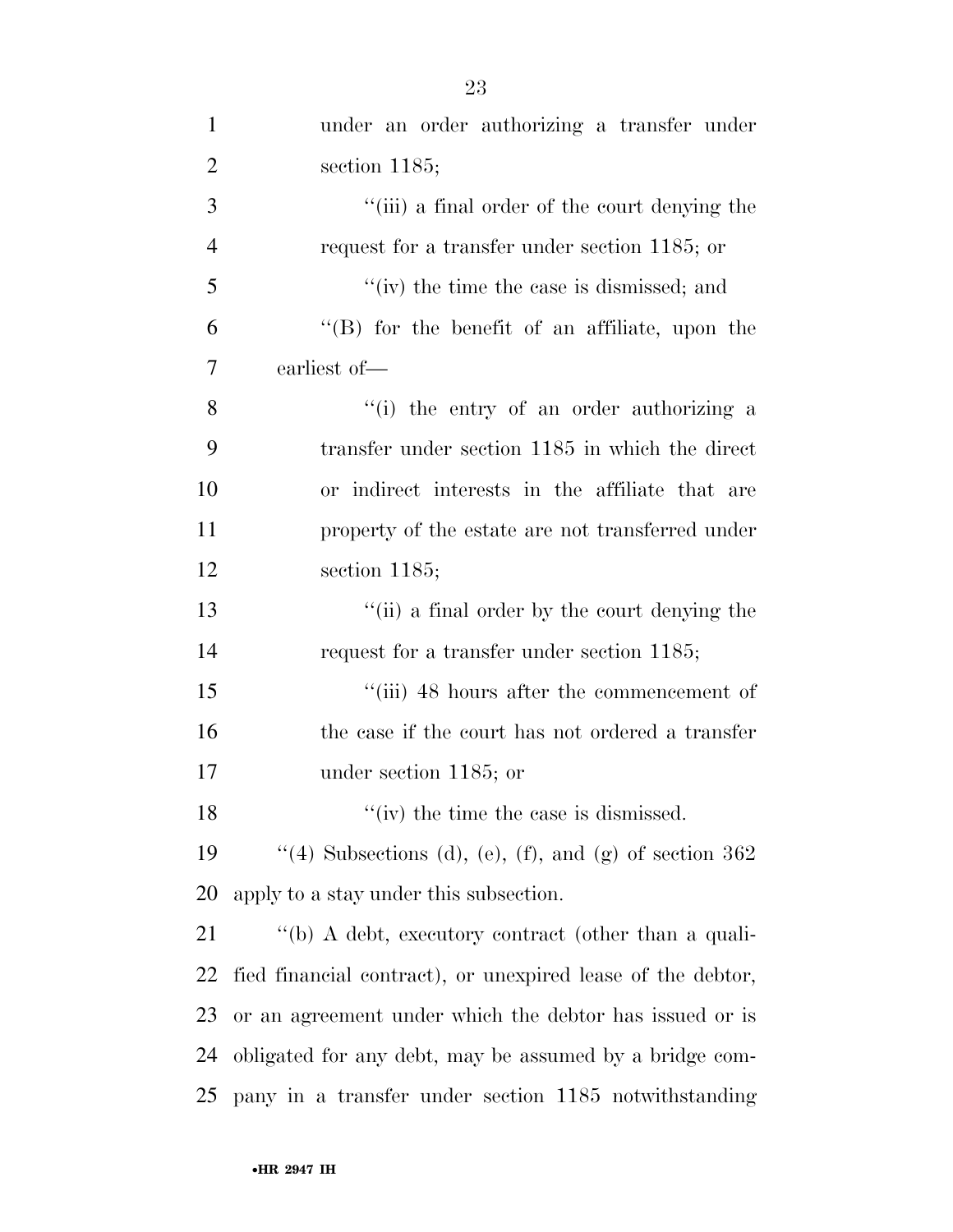any provision in an agreement or in applicable nonbank-

 $\frac{3}{1}$  ''(1) prohibits, restricts, or conditions the as-

ruptcy law that—

 signment of the debt, contract, lease, or agreement; or ''(2) accelerates, terminates, or modifies, or permits a party other than the debtor to terminate or modify, the debt, contract, lease, or agreement on account of—  $\langle (A)$  the assignment of the debt, contract, lease, or agreement; or ''(B) a change in control of any party to the debt, contract, lease, or agreement. ''(c)(1) A debt, contract, lease, or agreement of the kind described in subparagraph (A) or (B) of subsection (a)(2) may not be accelerated, terminated, or modified, and any right or obligation under such debt, contract, lease, or agreement may not be accelerated, terminated, or modified, as to the bridge company solely because of a provision in the debt, contract, lease, or agreement or 21 in applicable nonbankruptcy law— 22 "(A) of the kind described in subsection 23 (a)(1)(B) as applied to the debtor;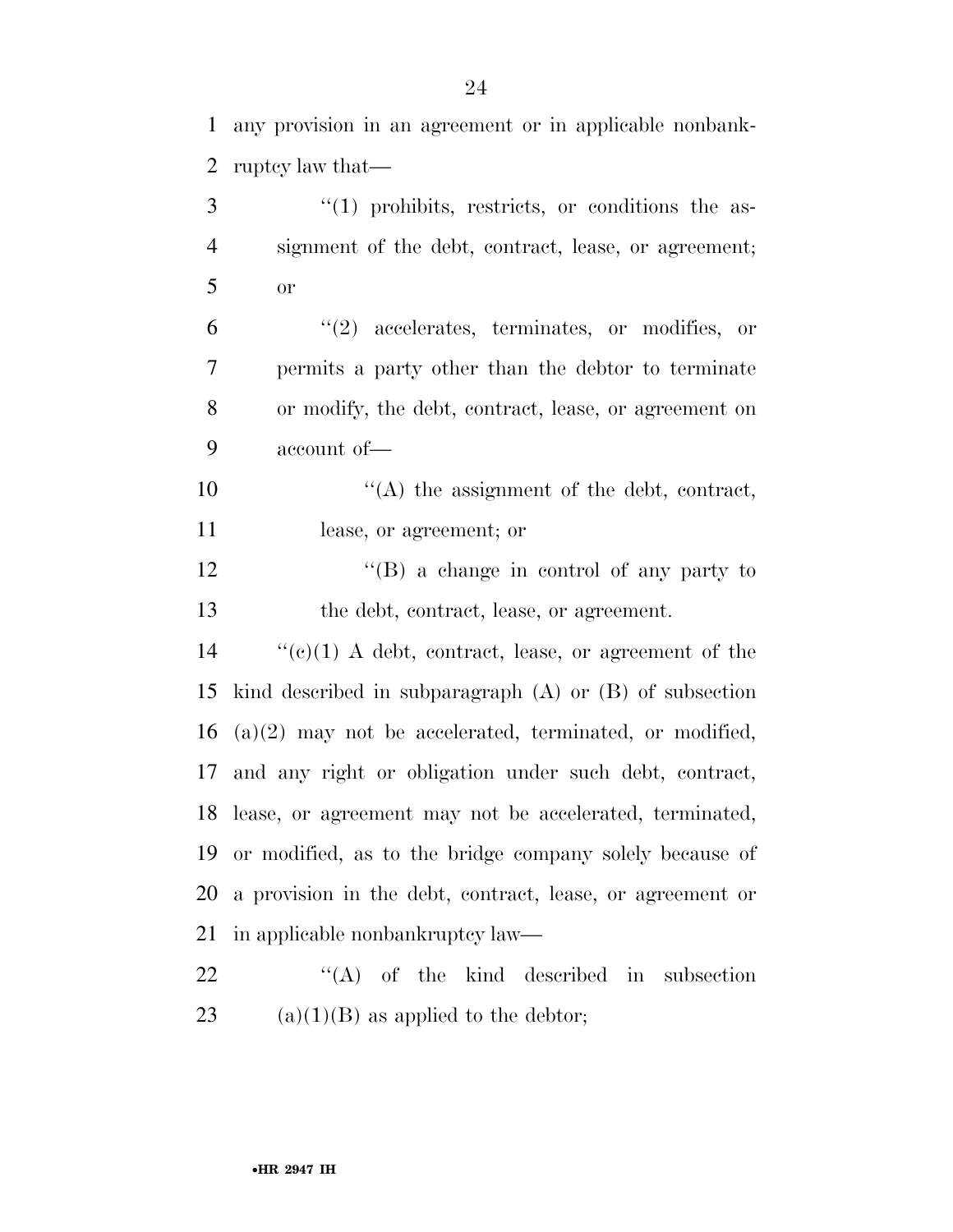| $\mathbf{1}$   | $\cdot$ (B) that prohibits, restricts, or conditions the    |
|----------------|-------------------------------------------------------------|
| $\overline{2}$ | assignment of the debt, contract, lease, or agree-          |
| 3              | ment; or                                                    |
| $\overline{4}$ | $\cdot\cdot$ (C) that accelerates, terminates, or modifies, |
| 5              | or permits a party other than the debtor to termi-          |
| 6              | nate or modify, the debt, contract, lease or agree-         |
| $\overline{7}$ | ment on account of—                                         |
| 8              | "(i) the assignment of the debt, contract,                  |
| 9              | lease, or agreement; or                                     |
| 10             | "(ii) a change in control of any party to                   |
| 11             | the debt, contract, lease, or agreement.                    |
| 12             | "(2) If there is a default by the debtor under a provi-     |
| 13             | sion other than the kind described in paragraph (1) in      |
| 14             | a debt, contract, lease or agreement of the kind described  |
| 15             | in subparagraph $(A)$ or $(B)$ of subsection $(a)(2)$ , the |
| 16             | bridge company may assume such debt, contract, lease,       |
| 17             | or agreement only if the bridge company—                    |
| 18             | $\lq($ A) shall cure the default;                           |
| 19             | "(B) compensates, or provides adequate assur-               |
| 20             | ance in connection with a transfer under section            |
| 21             | 1185 that the bridge company will promptly com-             |
| 22             | pensate, a party other than the debtor to the debt,         |
| 23             | contract, lease, or agreement, for any actual pecu-         |
| 24             | niary loss to the party resulting from the default;         |
| 25             | and                                                         |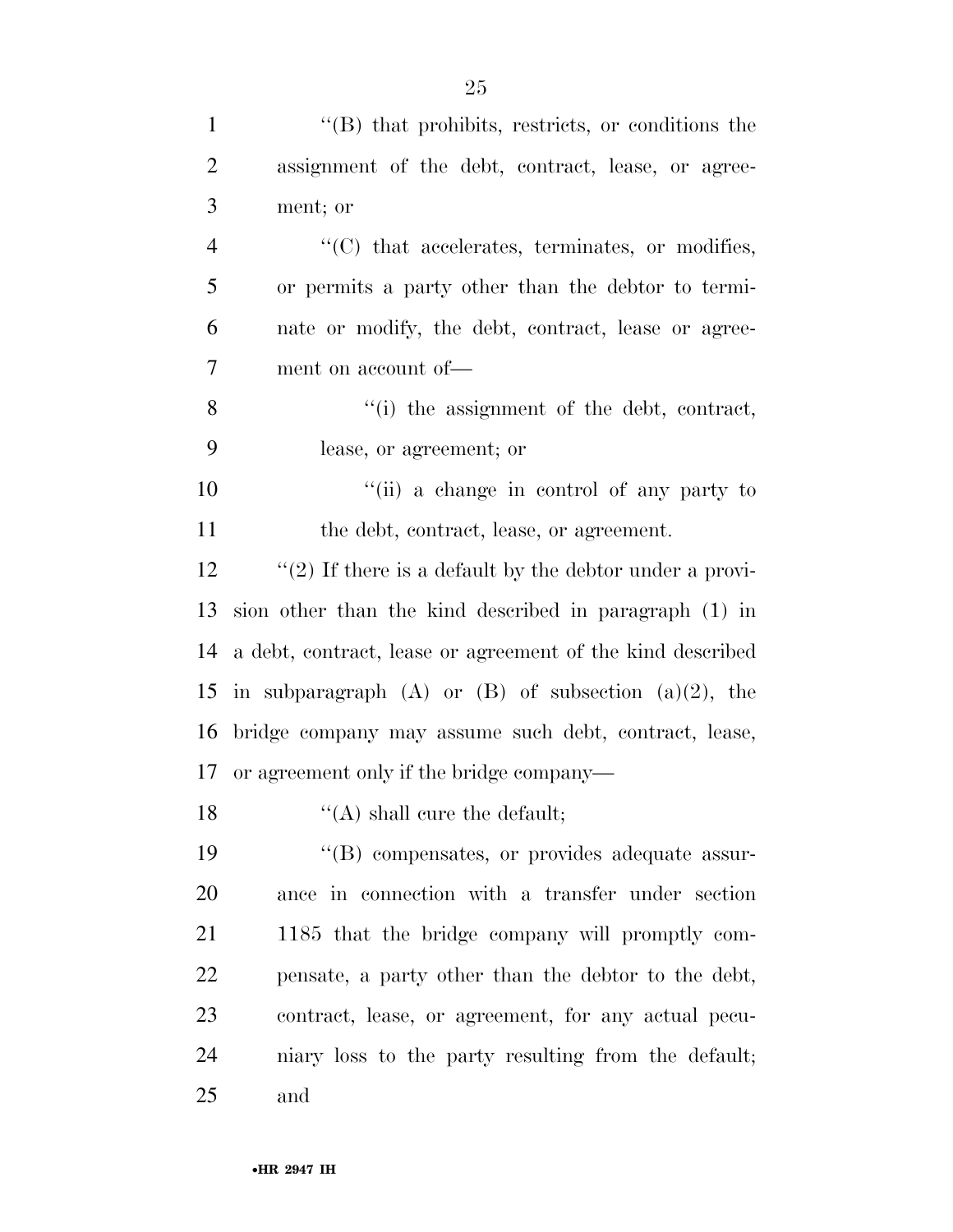$\langle ^{\prime}(C) \rangle$  provides adequate assurance in connection with a transfer under section 1185 of future per- formance under the debt, contract, lease, or agree- ment, as determined by the court under section  $1185(c)(4)$ .

### **''§ 1188. Treatment of qualified financial contracts and affiliate contracts**

8  $\qquad$  "(a) Notwithstanding sections 362(b)(6), 362(b)(7), 9 362(b)(17), 362(b)(27), 362(o), 555, 556, 559, 560, and 561, a petition filed under section 1183 operates as a stay, 11 during the period specified in section  $1187(a)(3)(A)$ , ap- plicable to all entities, of the exercise of a contractual right—

14  $\frac{1}{2}$  (1) to cause the modification, liquidation, ter- mination, or acceleration of a qualified financial con-16 tract of the debtor or an affiliate;

 $\frac{17}{2}$  ''(2) to offset or net out any termination value, payment amount, or other transfer obligation arising under or in connection with a qualified financial con-tract of the debtor or an affiliate; or

 $\frac{u(3)}{2}$  under any security agreement or arrange- ment or other credit enhancement forming a part of or related to a qualified financial contract of the debtor or an affiliate.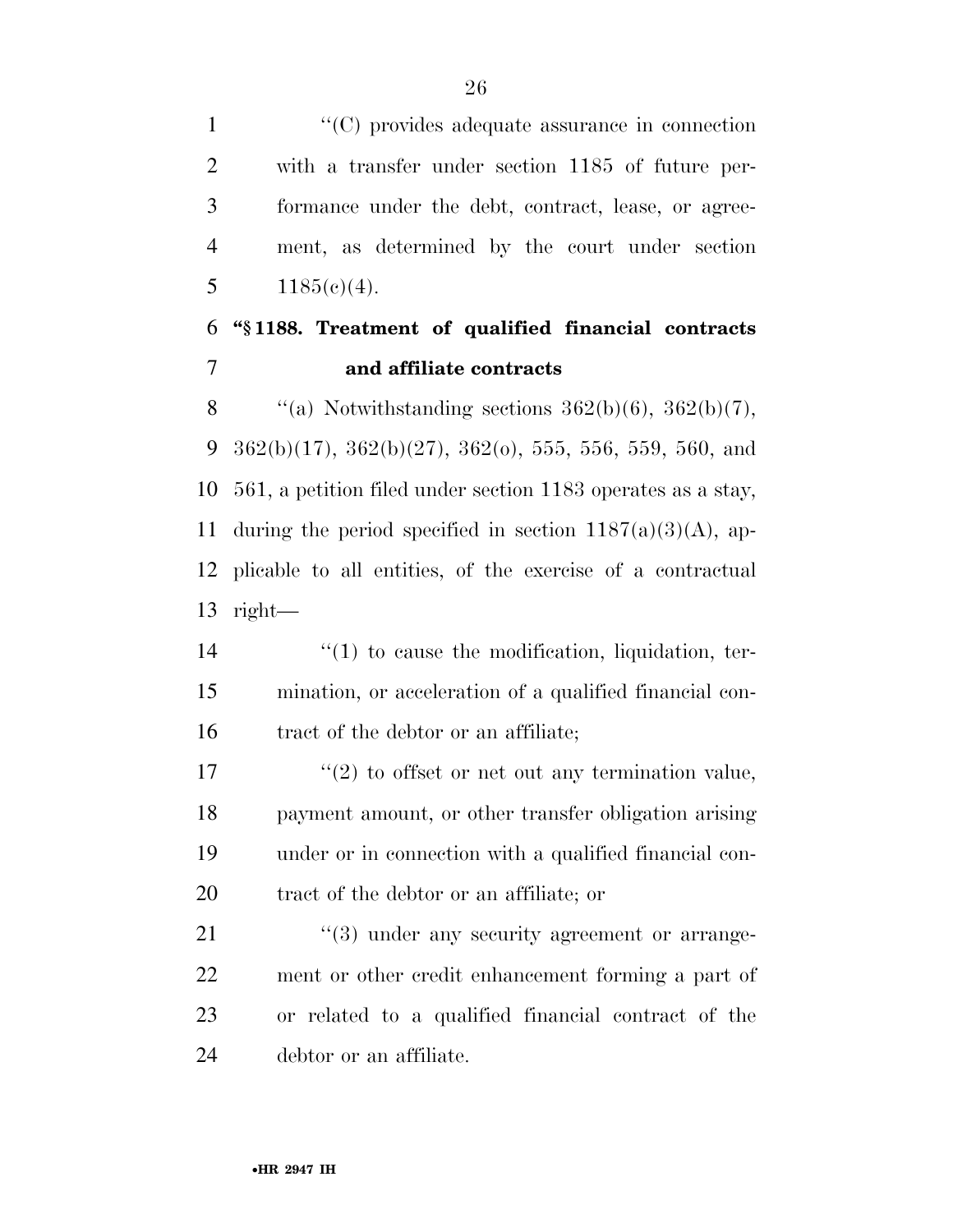''(b)(1) During the period specified in section 2 1187(a)(3)(A), the trustee or the affiliate shall perform all payment and delivery obligations under such qualified financial contract of the debtor or the affiliate, as the case may be, that become due after the commencement of the case. The stay provided under subsection (a) terminates as to a qualified financial contract of the debtor or an affiliate immediately upon the failure of the trustee or the affiliate, as the case may be, to perform any such obliga-tion during such period.

 ''(2) Any failure by a counterparty to any qualified financial contract of the debtor or any affiliate to perform any payment or delivery obligation under such qualified financial contract, including during the pendency of the stay provided under subsection (a), shall constitute a breach of such qualified financial contract by the counterparty.

18 ''(c) Subject to the court's approval, a qualified finan- cial contract between an entity and the debtor may be as- signed to or assumed by the bridge company in a transfer under section 1185 if and only if—

 $\frac{u(1)}{2}$  all qualified financial contracts between the entity and the debtor are assigned to and as- sumed by the bridge company in the transfer under section 1185;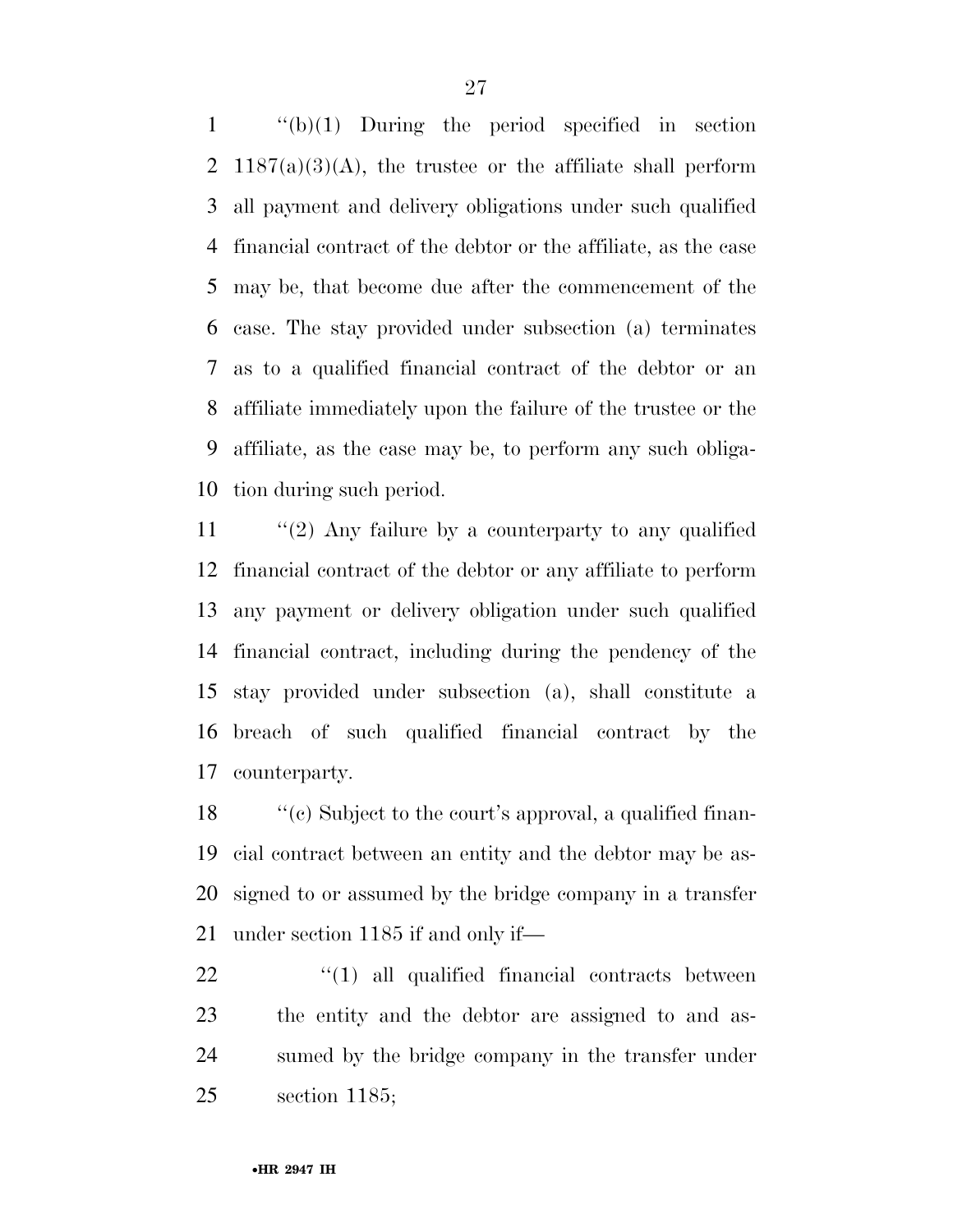$\frac{1}{2}$  all claims of the entity against the debtor under any qualified financial contract between the entity and the debtor (other than any claim that, under the terms of the qualified financial contract, is subordinated to the claims of general unsecured creditors) are assigned to and assumed by the bridge company;

8 "(3) all claims of the debtor against the entity under any qualified financial contract between the entity and the debtor are assigned to and assumed by the bridge company; and

12 ''(4) all property securing or any other credit enhancement furnished by the debtor for any quali- fied financial contract described in paragraph (1) or any claim described in paragraph (2) or (3) under any qualified financial contract between the entity and the debtor is assigned to and assumed by the bridge company.

 ''(d) Notwithstanding any provision of a qualified fi- nancial contract or of applicable nonbankruptcy law, a qualified financial contract of the debtor that is assumed or assigned in a transfer under section 1185 may not be accelerated, terminated, or modified, after the entry of the order approving a transfer under section 1185, and any right or obligation under the qualified financial contract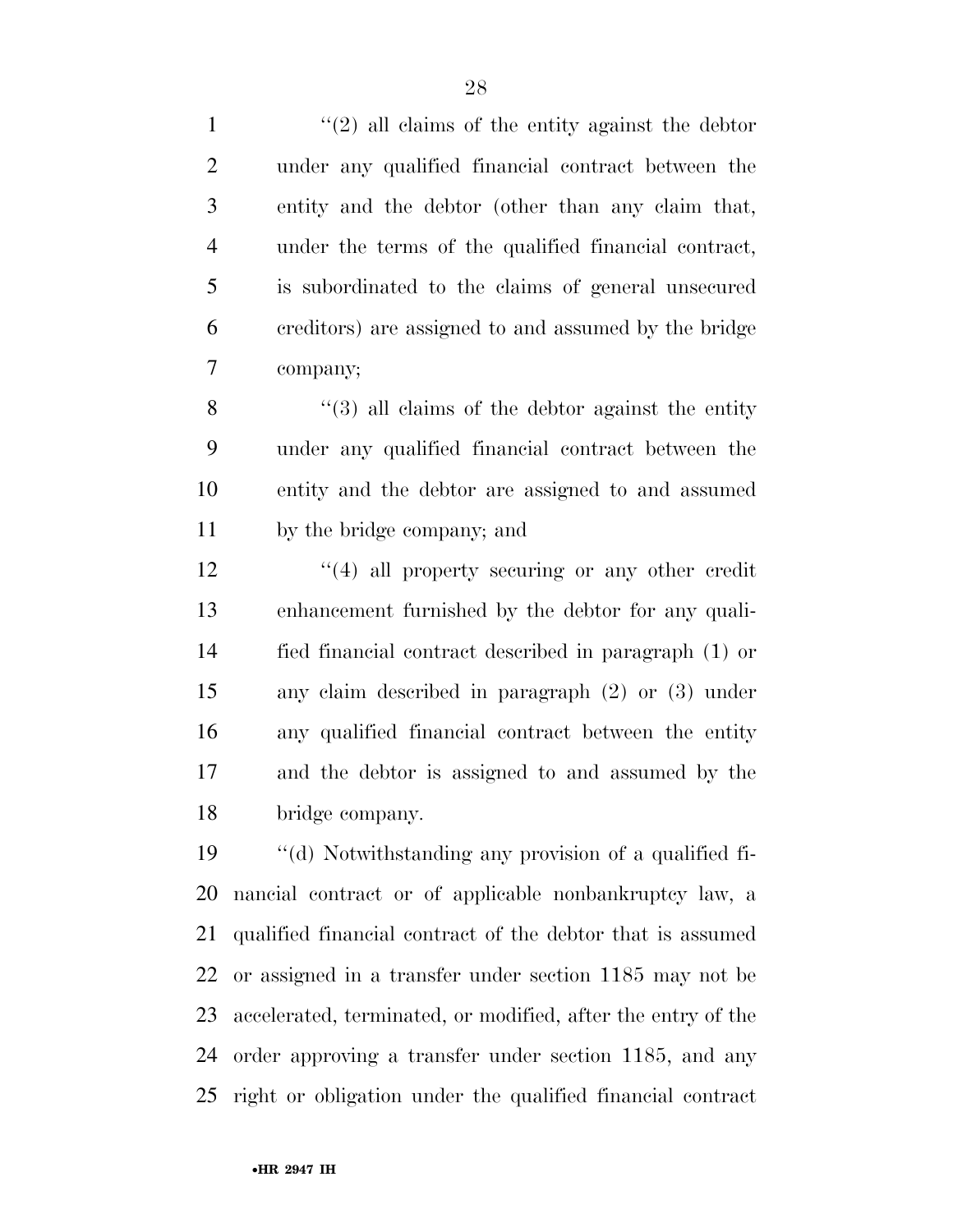may not be accelerated, terminated, or modified, after the entry of the order approving a transfer under section 1185 solely because of a condition described in section 1187(c)(1), other than a condition of the kind specified in section 1187(b) that occurs after property of the estate no longer includes a direct beneficial interest or an indi- rect beneficial interest through the special trustee, in more than 50 percent of the equity securities of the bridge com-pany.

 ''(e) Notwithstanding any provision of any agreement or in applicable nonbankruptcy law, an agreement of an affiliate (including an executory contract, an unexpired lease, qualified financial contract, or an agreement under which the affiliate issued or is obligated for debt) and any right or obligation under such agreement may not be ac- celerated, terminated, or modified, solely because of a con-17 dition described in section  $1187(c)(1)$ , other than a condi- tion of the kind specified in section 1187(b) that occurs after the bridge company is no longer a direct or indirect beneficial holder of more than 50 percent of the equity securities of the affiliate, at any time after the commence-ment of the case if—

23  $\frac{1}{2}$  (1) all direct or indirect interests in the affil-iate that are property of the estate are transferred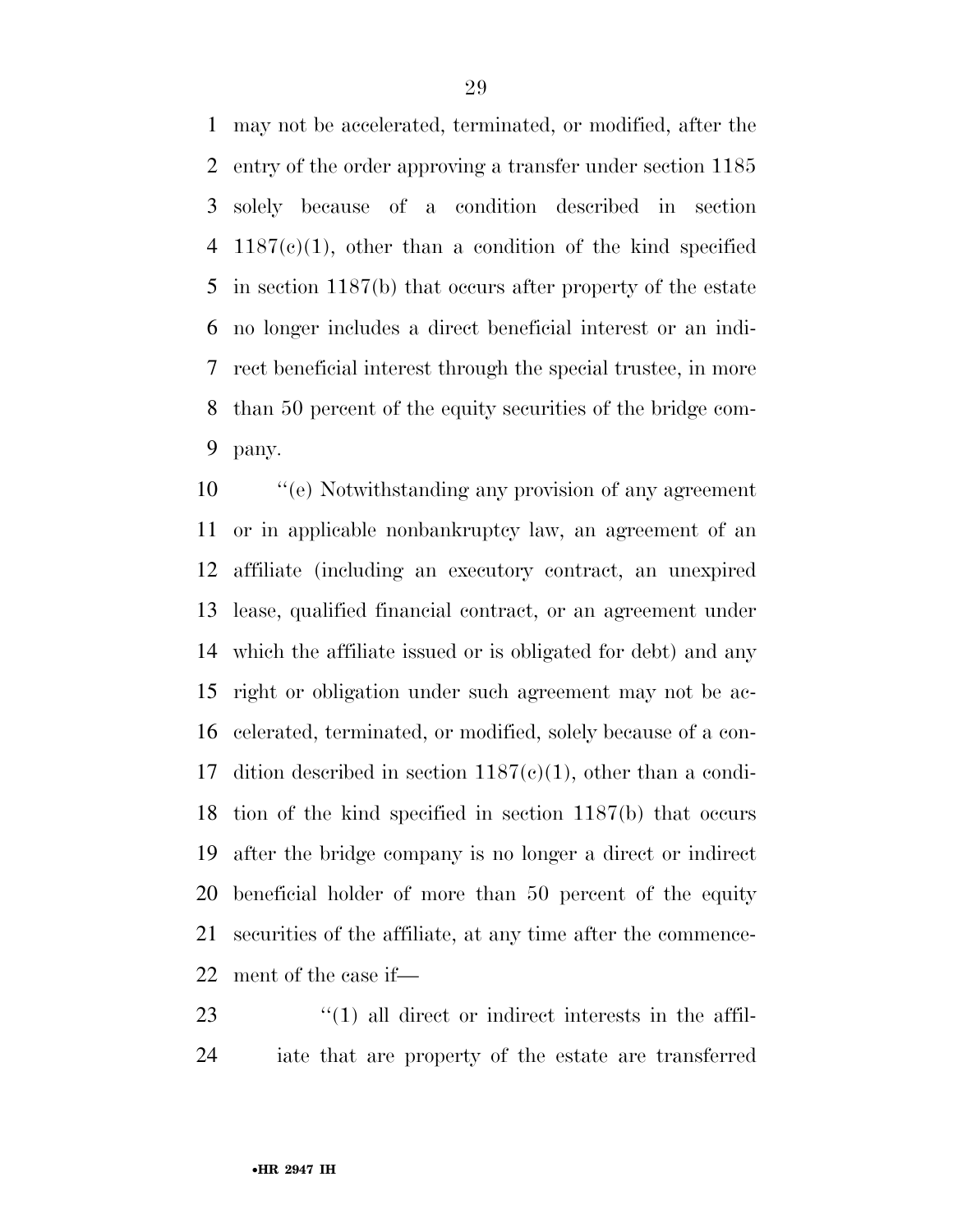| $\mathbf{1}$   | under section 1185 to the bridge company within the              |
|----------------|------------------------------------------------------------------|
| $\overline{2}$ | period specified in subsection (a);                              |
| 3              | $\lq(2)$ the bridge company assumes—                             |
| $\overline{4}$ | $\lq\lq$ any guarantee or other credit en-                       |
| 5              | hancement issued by the debtor relating to the                   |
| 6              | agreement of the affiliate; and                                  |
| 7              | $\lq\lq (B)$ any right of set of f, netting arrange-             |
| 8              | ment, or debt of the debtor that directly arises                 |
| 9              | out of or directly relates to the guarantee or                   |
| 10             | credit enhancement; and                                          |
| 11             | $\cdot$ (3) any property of the estate that directly             |
| 12             | serves as collateral for the guarantee or credit en-             |
| 13             | hancement is transferred to the bridge company.                  |
| 14             | "§1189. Licenses, permits, and registrations                     |
| 15             | "(a) Notwithstanding any otherwise applicable non-               |
| 16             | bankruptcy law, if a request is made under section 1185          |
|                | 17 for a transfer of property of the estate, any Federal, State, |
|                | 18 or local license, permit, or registration that the debtor or  |
| 19             | an affiliate had immediately before the commencement of          |
| 20             |                                                                  |
|                | the case and that is proposed to be transferred under sec-       |
| 21             | tion 1185 may not be accelerated, terminated, or modified        |
| 22             | at any time after the request solely on account of—              |
| 23             | $\lq(1)$ the insolvency or financial condition of the            |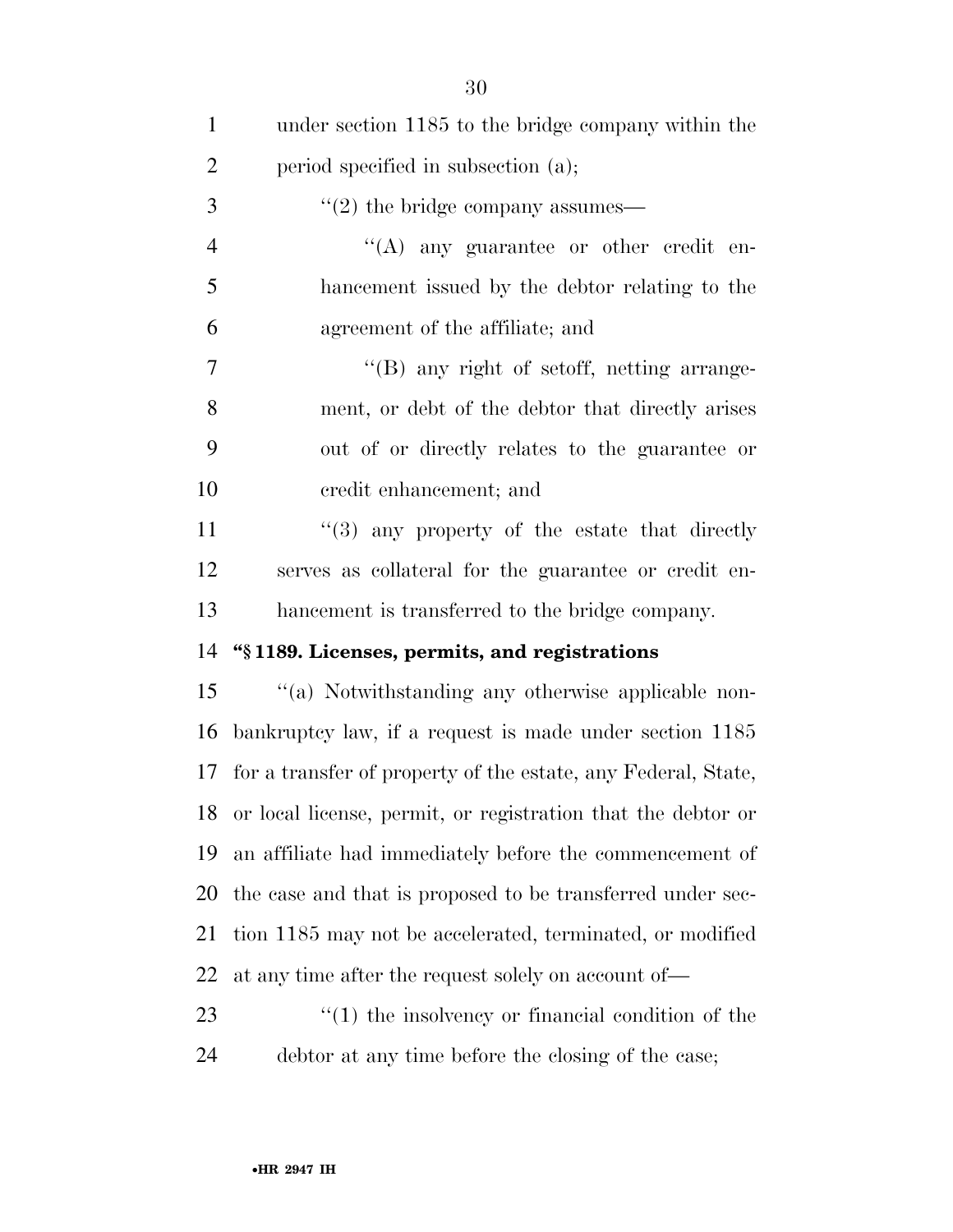1  $\frac{1}{2}$  the commencement of a case under this 2 title concerning the debtor;

3 (3) the appointment of or taking possession by a trustee in a case under this title concerning the debtor or by a custodian before the commencement of the case; or

 $\frac{4}{4}$  a transfer under section 1185.

 ''(b) Notwithstanding any otherwise applicable non- bankruptcy law, any Federal, State, or local license, per- mit, or registration that the debtor had immediately before the commencement of the case that is included in a trans- fer under section 1185 shall be valid and all rights and obligations thereunder shall vest in the bridge company.

#### **''§ 1190. Exemption from securities laws**

 ''For purposes of section 1145, a security of the bridge company shall be deemed to be a security of a suc- cessor to the debtor under a plan if the court approves the disclosure statement for the plan as providing ade- quate information (as defined in section 1125(a)) about the bridge company and the security.

#### **''§ 1191. Inapplicability of certain avoiding powers**

 ''A transfer made or an obligation incurred by the debtor to an affiliate prior to or after the commencement of the case, including any obligation released by the debtor or the estate to or for the benefit of an affiliate, in con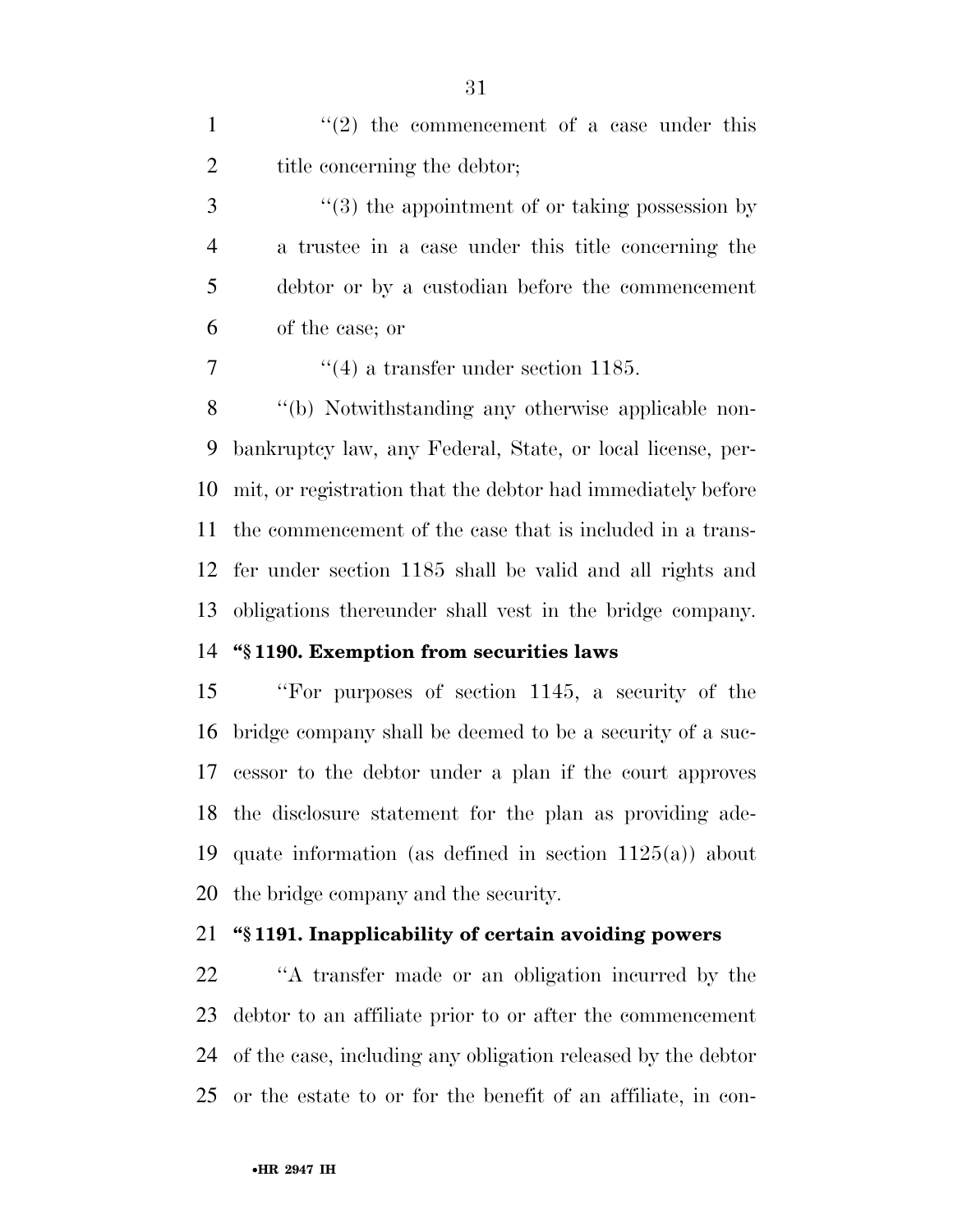templation of or in connection with a transfer under sec- tion 1185 is not avoidable under section 544, 547,  $3\quad 548(a)(1)(B)$ , or 549, or under any similar nonbankruptcy law.

#### **''§ 1192. Consideration of financial stability**

 ''The court may consider the effect that any decision in connection with this subchapter may have on financial stability in the United States.''.

#### **SEC. 4. AMENDMENTS TO TITLE 28, UNITED STATES CODE.**

 (a) AMENDMENT TO CHAPTER 13.—Chapter 13 of title 28, United States Code, is amended by adding at the end the following:

## **''§ 298. Judge for a case under subchapter V of chap-ter 11 of title 11**

 ''(a) Notwithstanding section 295, the Chief Justice of the United States shall designate not fewer than 3 judges of the courts of appeals in not fewer than 4 circuits to serve on an appellate panel to be available to hear an appeal under section 1183 of title 11 in a case under such title concerning a covered financial corporation. Appellate judges may request to be considered by the Chief Justice of the United States for such designation.

 ''(b)(1) Notwithstanding section 295, the Chief Jus- tice of the United States shall designate not fewer than 10 bankruptcy judges to be available to hear a case under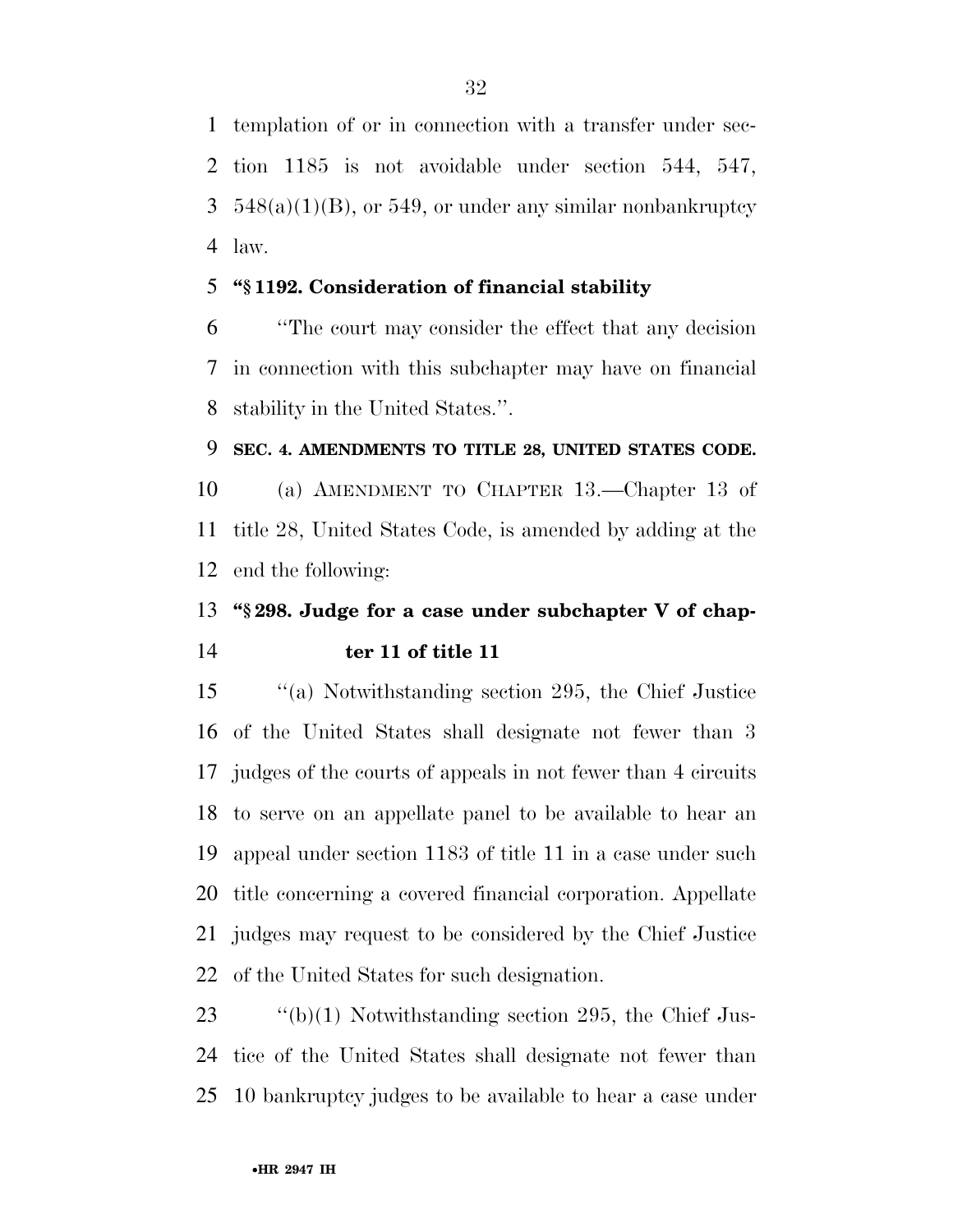subchapter V of chapter 11 of title 11. Bankruptcy judges may request to be considered by the Chief Justice of the United States for such designation.

 ''(2) Notwithstanding section 155, a case under sub- chapter V of chapter 11 of title 11 shall be heard under section 157 by a bankruptcy judge designated under para- graph (1), who shall be assigned to hear such case by the chief judge of the court of appeals for the circuit embrac- ing the district in which the case is pending. To the great- est extent practicable, the approvals required under sec-tion 155 should be obtained.

12 "(3) If the bankruptcy judge assigned to hear a case under paragraph (2) is not assigned to the district in which the case is pending, the bankruptcy judge shall be temporarily assigned to the district.

16  $\frac{1}{2}$  (c)(1) The court of appeals shall have jurisdiction of appeals from all orders for relief and orders of dismissal under section 1183 of title 11.

 ''(2) Notwithstanding section 295, in an appeal under paragraph (1) in a case under title 11 concerning a cov-ered financial corporation shall be heard by—

22 ''(A) 3 judges selected from the appellate panel designated under subsection (a); or

24 "(B) if the 3 judges of such panel are not im-mediately available to hear the case, 3 judges des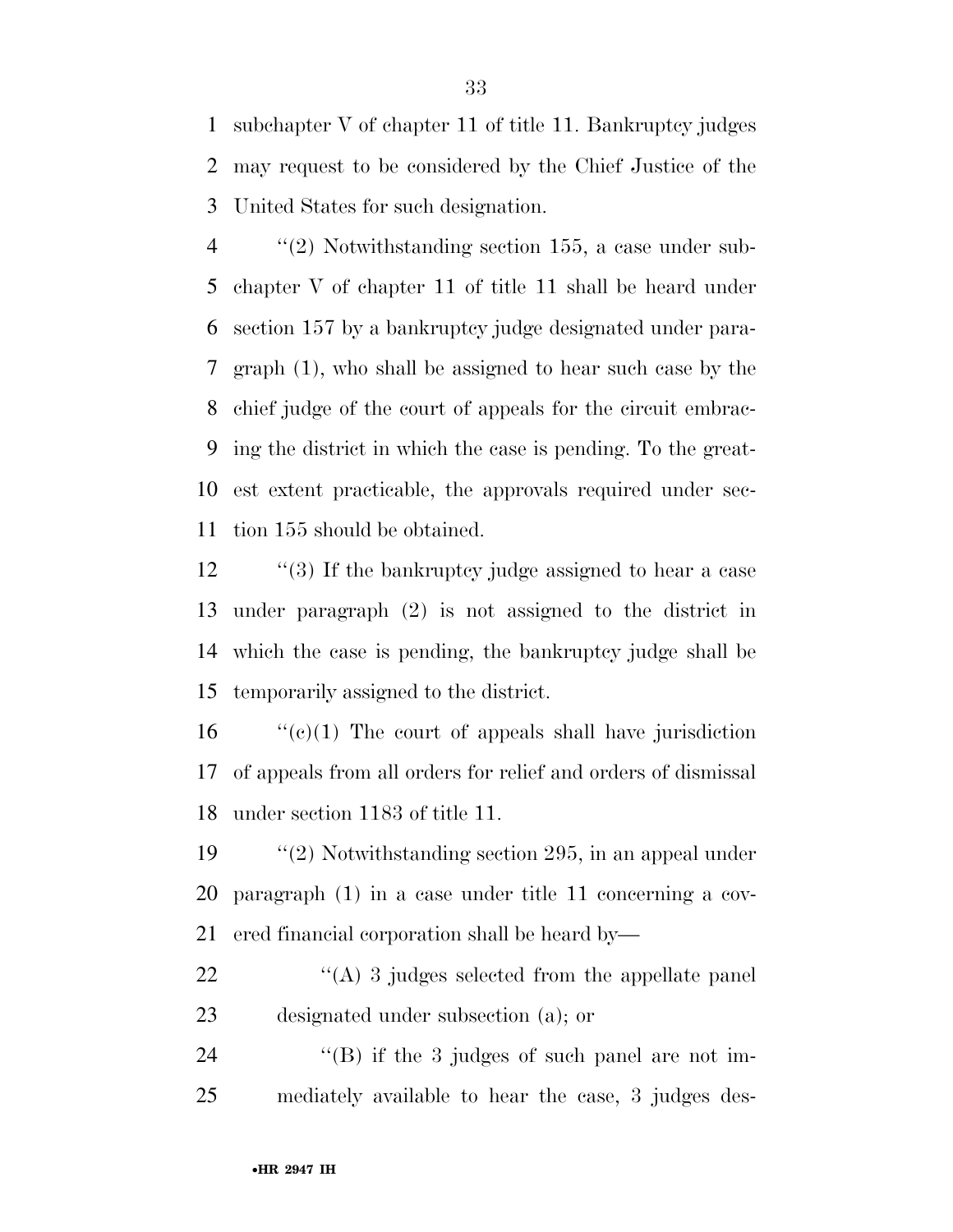ignated under subsection (a) from another circuit and assigned by the Chief Justice of the United States to hear the case.

 ''(3) If any of the judges of the appellate panel speci- fied in paragraph (2) is not assigned to the circuit in which the appeal is pending, the judges shall be tempo-rarily assigned to the circuit.

 ''(4) A case under subchapter V of chapter 11 of title 11, and all proceedings in the case, shall take place in the district in which the case is pending.

11  $\cdot$  "(d) In this section, the term 'covered financial cor- poration' has the meaning given that term in section 101(9A) of title 11.''.

 (b) AMENDMENT TO SECTION 1334.—Section 1334 of title 28, United States Code, is amended by adding at the end the following:

 ''(f) This section does not grant jurisdiction to the district court after a transfer pursuant to an order under section 1185 of title 11 of any proceeding related to a spe- cial trustee appointed, or to a bridge company formed, in connection with a case under subchapter V of chapter 11 of title 11.''.

 (c) TECHNICAL AND CONFORMING AMENDMENT.— The table of sections for chapter 13 of title 28, United